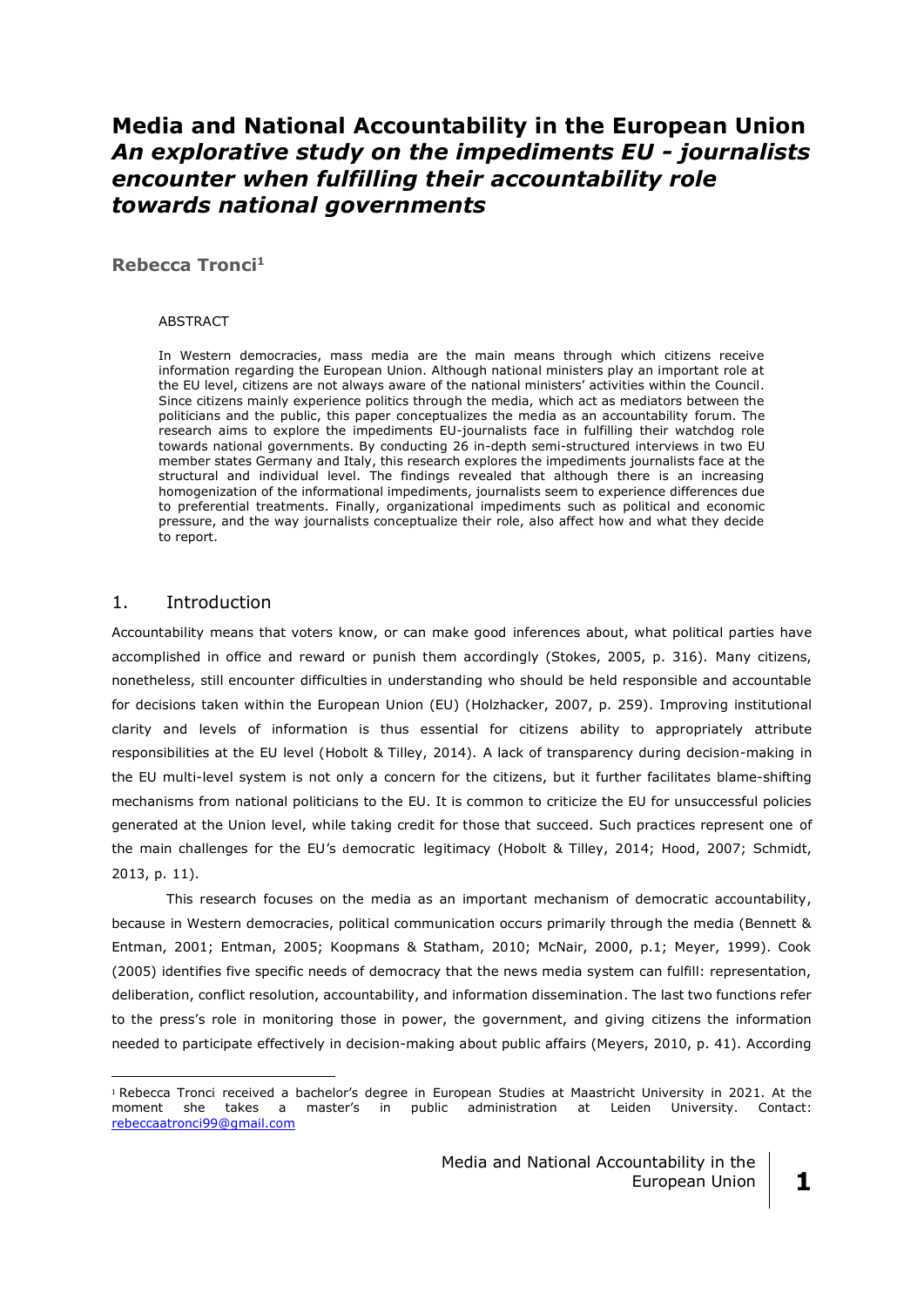to liberal theorists, media are the fourth estate: "an independent guardian located in civil society and counterbalancing the power of the executive, legislative, and judiciary branches in the government" (Norris, 2008). The media, therefore, serves as an interlocutor between the politicians and the public to ensure democratic accountability through a watchdog role (Norris, 2014). The core of this journalism paradigm is that journalists should play an investigative and supervisory role towards politicians on behalf of the public (Waisbord, 2000). Media accountability does not only allow citizens to exercise their democratic right to participate in the EU's decision-making process and hold their national representation accountable. Media accountability can further potentially improve EU legitimacy and discourage national politicians from blaming Brussels.

This paper focuses on the impediments that prevent the media from informing the public sufficiently when reporting from Brussels on national ministers. Therein, the purpose of the research is to better understand the institutional and operational elements that affect EU journalists' effectiveness as accountability forums. Cornia (2010) and Raeymaeckers et al. (2007) argue that some structural, geographical, economic, and politics-related obstacles may influence the EU news flow. Raeymaeckers et al. (2007) further elaborate that the longer journalists stay in Brussels, the more they can distance themselves from their national perspective (p. 107). Moreover, Cornia (2010) states that when "the context of the political journalism shifts from the national to the supranational and international dimension, the journalistic practices and cultures of the European countries could also, at least theoretically, change and homogenize" (p. 368). It thus remains unclear which are the impediments EU-journalists face when fulfilling their accountability role towards national governments.

This paper aims to fill the gap in the empirical understanding of what is causing EU-journalists to report and frame news in a specific way. The research question addressed within this paper is the following: "What are the impediments that EU-journalists encounter when fulfilling their accountability role towards national governments?". The research is structured as follows. The first section provides an overview of the previous literature on watchdog journalism and the EU- media relationship. The second section justifies the analytical approach used to further explore the research problem. The third section investigates the impediments highlighted within the interviews conducted for this research. Therefore, to address this question, two exploratory case studies of Italian and German journalists based in Brussels have been conducted. Finally, some reflections regarding the implications of the findings are made.

## 2. Literature review

The role of the media as a watchdog has been mainly studied at the national level. Previous research is dominated by either comparative case studies that focus on the different journalistic cultures and how these cultures result in different media systems (Hallin & Mancini, 2004), or studies that solely focused on a specific field of application of investigative journalism like corruption (Berti, 2019; Camaj, 2013; Gerli et al, 2018; Rocarolo, 2002). Hanitzsch et al. (2010), for instance, sufficiently explain the several conceptualizations of journalists' role, looking at common theoretical denominators, and exploring their variation across nations in eighteen countries. Regarding the watchdog role, their findings reveal that journalists across the world pay high regard to the normative ideals of detachment, providing political information, and acting as a watchdog of the government (Hanitzsch et al., 2010, p.280). Mellado (2014) expands upon journalists' roles and operationalizes how different professional roles can manifest in journalistic performance. According to her, the watchdog role is one of the six roles that journalists can

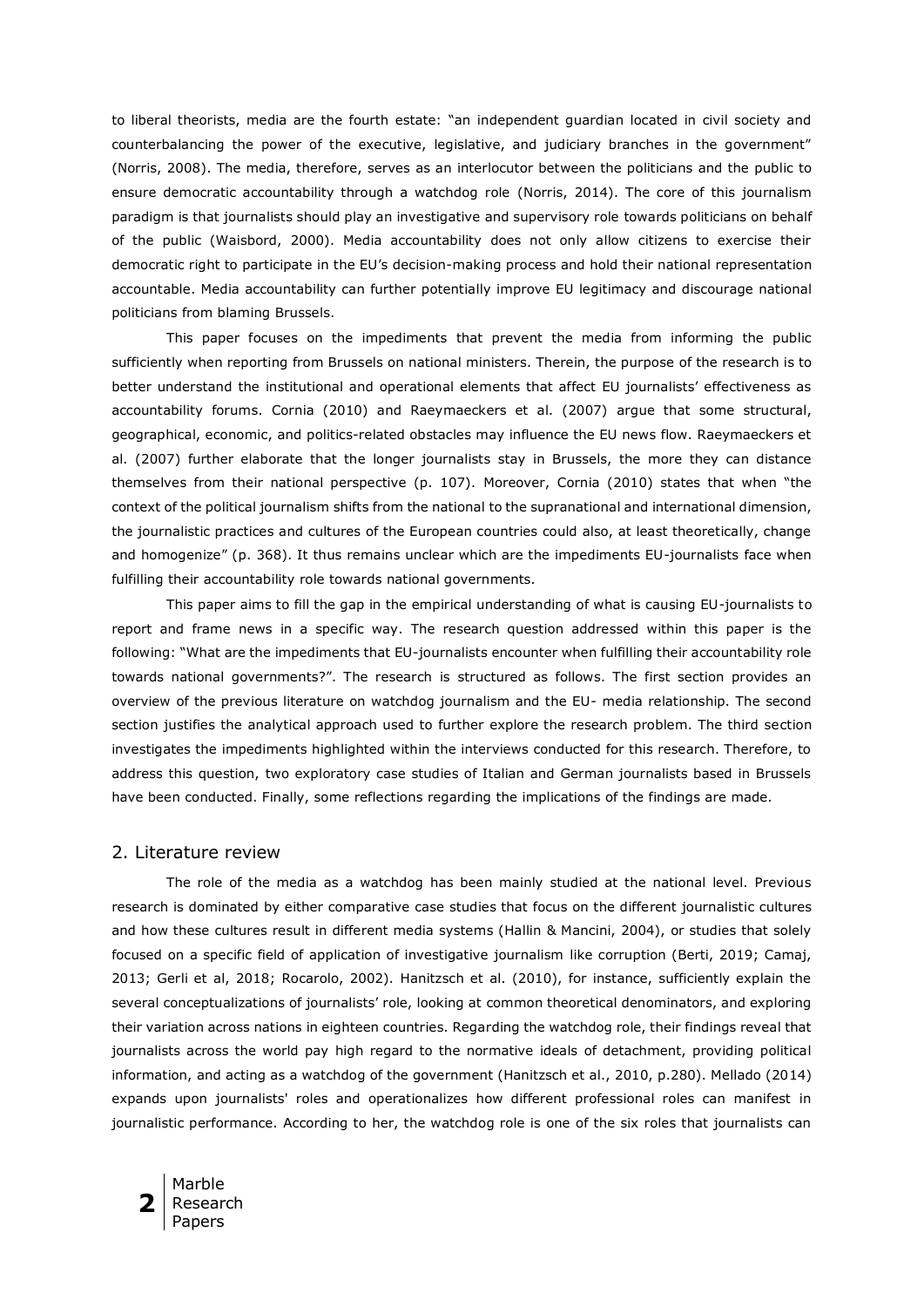perform and is strictly connected to the relationship journalists hold with those in power (Mellado, 2014, p. 600). Whereas her watchdog role operationalization in seven different aspects is useful when conceptualizing 'watchdog journalism', Mellado did not elaborate on the factors that may hinder the fulfillment of this role. Ripollés et al. (2014), by contrast, affirm that acting as a watchdog requires journalists to have independence and professional autonomy. The fulfillment of the watchdog role is based on an adversarial relationship between the media and politicians (Ripollés et al., 2014, p. 27). Journalists therefore may face many impediments to fulfill this role. At the national level, such impediments can be the consequence of political factors (Besley et al., 2002; Gerli et al., 2018; Hallin & Mancini, 2004; Johnson, 2014; Meyers, 2010; Rippolés et al., 2014), the legal environment in which media operate (Besley et al., 2002), economic pressures (Meyer, 2010), patterns of media ownership (Besley et al. 2002; Johnson, 2014; Meyers, 2010), practices adopted by individual media companies (Johnson, 2014), and methods and traditions of investigative journalism (Besley et al., 2002; Hanitzsch & Mellado 2011; Reich & Hanitzsch, 2013). These studies conclude that media practice and discourses change from one national context to the other. Nevertheless, none of the previous literature comprehensively assesses which impediments persist among national journalists that move to Brussels and work at the EU level. This aspect is particularly interesting to explore considering the growing literature on Europeanization of EUjournalists (Cornia, 2010; Statham, 2008).

Apart from mapping the diversity of journalistic cultures and performance, another strand of the literature explored how such cultures affect watchdog journalism practice at the national level by looking at the news coverage (Cornia et al. 2009; Rippolés et al., 2014). These studies raise valuable arguments according to which journalists' cultures affect how news are covered by the media. Nonetheless, by focusing on national reporting and not on the author of the news, previous studies assume that there is a causal link between the role a journalist fulfills and the content they write. Content that, according to this line of thought, should mirror the journalists' attitude (Mellado, 2014). This approach ignores how journalists conduct their research and the challenges they may face when reporting. As argued by Mellado (2014), in some contexts, despite the intention to report certain news, the journalist lacks the freedom to directly question, criticize or denounce those in power.

The role of the media at EU level has been analyzed by looking at the impact media can have on European integration, the creation of a European public sphere, and EU democratic legitimacy (Anderson & McLeod 2004; Bijsmans & Altides, 2007; Meyer, 1999; Trenz, 2008). Whereas most of the previous literature assessed the communicative performance of the EU institutions as a single body (*maybe actor*) (Gleissner & De Vreese, 2005; Lecheler, 2008; Meyer, 1999; Raeymaeckers et al., 2007; Statham, 2008), this research differentiates between the European Commission (EC), the European Parliament (EP), and the Council<sup>2</sup> . Moreover, although some studies focus on the EC (Meyer 1999; Bijsmans & Altides, 2007; Anderson & Price, 2008), the EP (Anderson & McLeod, 2004), or the Council (Laursen, 2013), none of them comprehensively analyzed the EU institutions' relevance in compensating for the lack of high-level information that should come from the national ministers. This strand of the literature analyzes the communicative performance of the EU institutions and can be useful in exploring the impediments that may arise at the EU level regarding communicative functions. Nonetheless, by focusing on the visibility of EU issues in news coverage and the emerging similarities in national news reporting, previous studies do

<u>.</u>

 $2$  The Council of the EU is referred to as the Council throughout the rest of the paper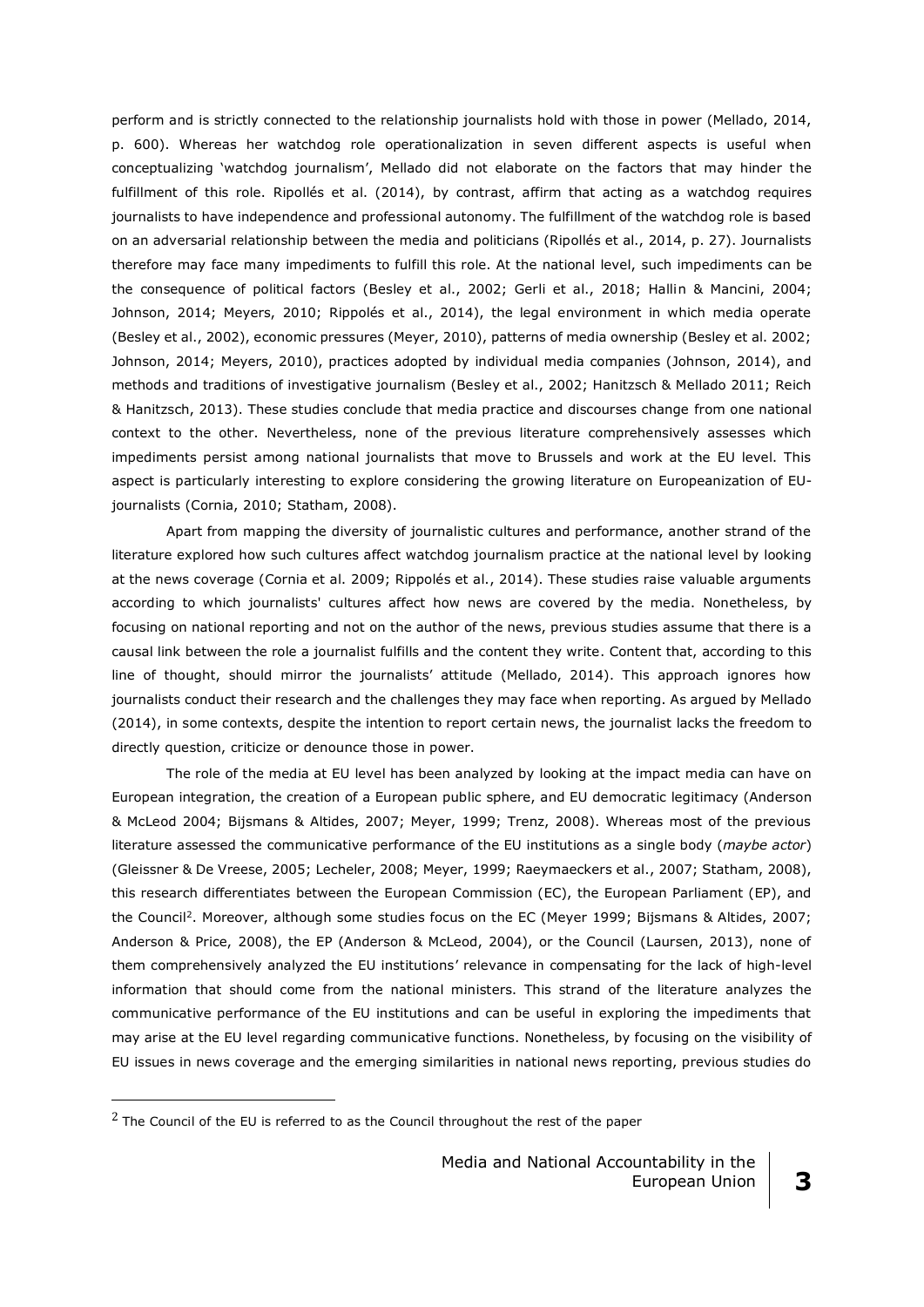not comprehensively investigate the impediments EU-journalists encounter when reporting. Given that most of the previous literature focused on news coverage and ignored the importance of letting the authors of the news express themselves, this research only focuses on the news production process and routines.

Baisnee (2002), Cornia (2010), Martins et al. (2012), Raeymaeckers et al. (2007), and Statham (2008) successfully shifted the focus of the literature from the object, the news, to the subject, namely national journalists based in Brussels. Martins et al. (2012) reflect on the implications of the EU institutional environment for the flow of information**.** Their findings point to one potential hurdle journalists face in holding their government accountable over European affairs i.e. the lack of information from the Council (Martins et al., 2012). However, their results risk becoming outdated as the data was gathered over a decade ago and refers to the low communicative profile of the Council only as a whole. Overall, their research offers a relevant starting point for this paper. The authors sufficiently explored the differences between the EC, EP, and the Council regarding availability and accessibility of information, yet they fall short in considering other impediments journalists face to fulfill their accountability role. Two shortcomings of Martins et al. (2012) are that, first they do not mention how each institution contributes to fulfilling the lack of transparency of the Council. Second, they did not elaborate on the role of the different institutions as sources to corroborate or critique the account given by the national governments. This research, therefore, aims to explore the impediments EU-journalists encounter when fulfilling their accountability role towards national governments and hence what is causing them to report in the way they do.

## 3. Theoretical Concepts and Approaches

This section concentrates on the theoretical concepts and approaches used in this paper. Since citizens receive information about the EU mainly through the media, this paper focuses on the media as an accountability forum and it defines accountability as a "relationship between an actor and a forum" in which the former can be held to account by the latter (Bovens et al, 2018, p. 9). Within this research, the actors are the national ministers, whereas the forum is EU-journalists and ultimately the citizens.

Accountability encompasses three phases: information phase, debating phase, and consequences phase (Schillemans, 2011). First, since this study is exploring the impediments that inhibit EU journalists to be accountability holders, the focus is on the information and debating phases, in which the concept of transparency plays a core role. Transparency is defined as "the availability of information about an actor allowing other actors to monitor the workings or performance of this actor" (Meijer, 2014, p. 6). Second, it is important to clarify that the performative component of journalism can be analyzed by either looking at the news production process or the news product as an outcome. The former approach analyzes all the actions performed before the output such as adherence to organizational routines, interaction with sources, or styles of data-gathering. The latter approach conducts media analyses and assesses the performance of a journalist based on how they framed the news (Mellado, 2014, p. 597). This research only focuses on the former approach and analyses the impediments journalists encounter in producing news, since most of the previous research undermined this approach.

Although this paper follows an explorative approach, to review the theoretical assumptions regarding the impediments, EU journalists encounter when fulfilling their accountability role toward national governments, it is important to first address how other scholars approached this topic (Gadamer, 1994). Drawing on previous literature on watchdog journalism and EU journalism, impediments have been grouped under two main categories: impediments at the structural level and impediments at the individual level. Impediments at the structural level refer to external factors that influence the EU journalists'

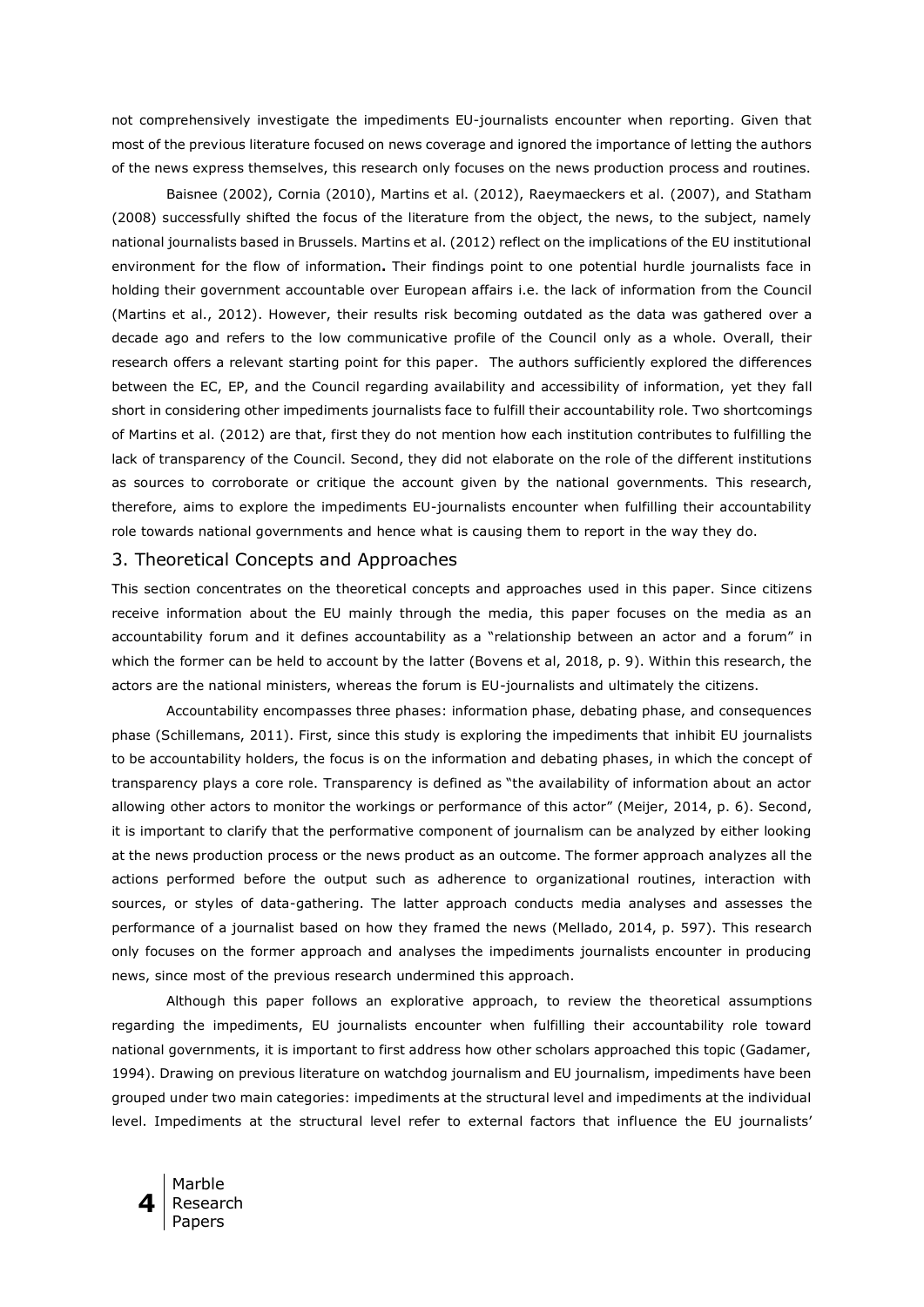practices, whereas impediments at the individual level refer to personal factors that contribute to the journalists' outcome. Figure 1 below provides a concrete illustration of the impediments.

The first category is divided into two sub-clusters: informational and organizational impediments. On the one hand, informational impediments refer to impediments EU-journalists face when gathering information at the EU level. Organizational impediments, on the other hand, refer to impediments rooted at the domestic level such as commercial pressure, political pressure, and how the media react to these pressures.

## **Figure 1: Author's conceptualization of the impediments**



The first sub-cluster, informational impediments, has been elaborated drawing on the literature on the EU qualitative aspects of political communication. According to this literature, three content-related dimensions should be present in political communication: the issue dimension, the procedural dimension, and the accountability dimension.

| The issue dimension          | What issues are being discussed, what are the arguments involved |  |
|------------------------------|------------------------------------------------------------------|--|
|                              | and what is about to be decided                                  |  |
| The procedural dimension     | At what stage of the decision process are the issues under       |  |
|                              | discussion? What are the means, actors and access points to      |  |
|                              | influence the outcome of the process?                            |  |
| The accountability dimension | Who is advocating what? Who is responsible for a decision taken  |  |
|                              | or the implementation of a policy?                               |  |

|  | Table 1: Political communication's dimension by Meyer (1999) |  |  |  |  |  |
|--|--------------------------------------------------------------|--|--|--|--|--|
|--|--------------------------------------------------------------|--|--|--|--|--|

Without these three dimensions, there can be no personal accountability vis-à-vis the public (Meyer, 1999). EU information-provision further needs to be objective, accurate, usable for news items, and based on specialist knowledge. Moreover, this paper considers the political communicative qualities that the EU needs to have a clear political line, being transparent, being open to discussion (Statham, 2008). For the

> Media and National Accountability in the European Union **5**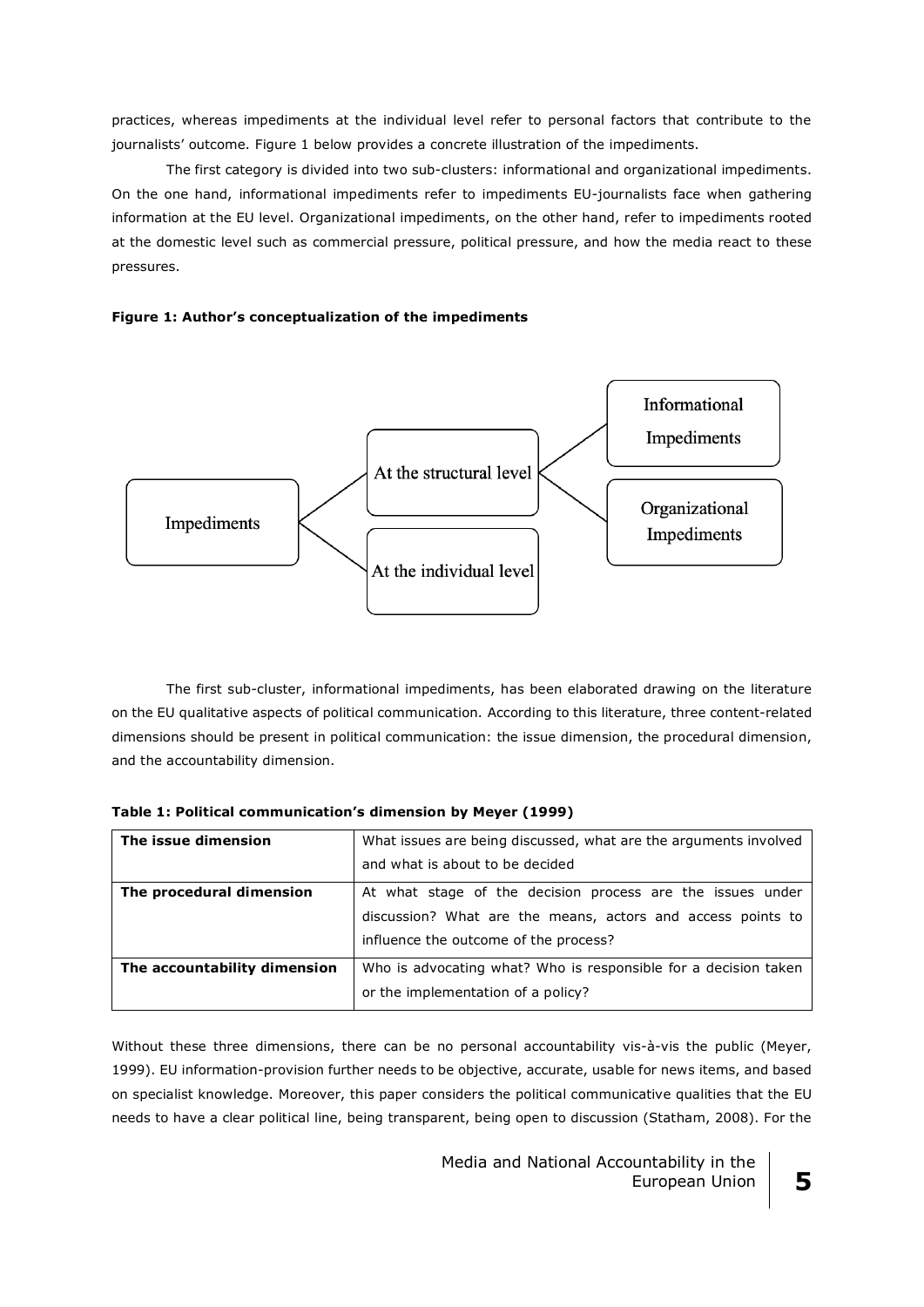first sub-cluster, informational impediments, I combined the operationalization by Meyer (1999) and Statham (2008) of the EU's communicative performance. In this research, nonetheless, this framework is applied not to the EU as a whole, as previously done, but separately to the EC, EP, and the Council. Moreover, previous literature on EU correspondents mentioned the creation of an informal network as a necessary step in gathering relevant information at the EU level (Martins et al., 2012). This aspect has thus been included within the informational impediments. This research, therefore, aims to assess the relevance of the information coming from the EU institutions to support or corroborate the account given by the national ministers regarding what they achieve at the EU level.

The second sub-cluster, organizational impediments, draws on the literature on watchdog journalisms' impediments at the domestic level. Scholars had already identified political, legal, sociocultural, and commercial impediments that may affect journalists' accountability role (Besley et al., 2002; Cornia, 2010; Gerli et al., 2018; Gleissner & de Vresse**,** 2005; Hallin & Mancini, 2004; Hanitzsch & Mellado, 2011; Johnson, 2014; Meyers, 2010; Neveu, 2002; de Vreese, 2005; Raeymaeckers et al., 2007; Reich & Hanitzsch**,** 2013; Ripollés & Castillo, 2013; Rippolés et al., 2014; Terzis, 2008). Nevertheless, given the limits of this research, only two sub-dimensions are operationalized: political and commercial pressure.

Finally, individual impediments are included in the organizational sub-category. Previous research (Mellado, 2014) extensively addressed how journalists perceive their role affects how they report the gathered information. Therefore, this paper takes the EU-journalists' role conceptualization into account, and it pays attention to writing activities used by EU journalists, that may hinder or improve the attribution of responsibility among the EU and the national governments. This operationalization has additionally guided the structuring of the interview guide.

| <b>1. IMPEDIMENTS AT THE STRUCTURAL LEVEL</b> |                                                                                                                                              |  |
|-----------------------------------------------|----------------------------------------------------------------------------------------------------------------------------------------------|--|
| 1.1 INFORMATIONAL IMPEDIMENTS                 | OPERATIONALIZATION                                                                                                                           |  |
| <b>Formal Institutions</b><br>А.              | Transparency of the decision-making process<br>Access to documents<br>Assessment of quality of information of the<br>EC, EP, and the Council |  |
| <b>Informal Network</b><br><b>B.</b>          | Relying on informal sources for relevant<br>$\overline{\phantom{0}}$<br>information<br>Leaked documents                                      |  |
| 1.2 ORGANIZATIONAL IMPEDIMENTS                | OPERATIONALIZATION                                                                                                                           |  |
| <b>Political Pressure</b><br>A.               | Complaints from national politicians<br>Political pressures to edit written articles<br>$\overline{a}$                                       |  |
| <b>Commercial Pressure</b><br>B.              | Limiting editorial policies<br>Influences of the editor                                                                                      |  |
| 2. IMPEDIMENTS AT THE INDIVIDUAL LEVEL        |                                                                                                                                              |  |

### **Table 2: Analytical Framework**

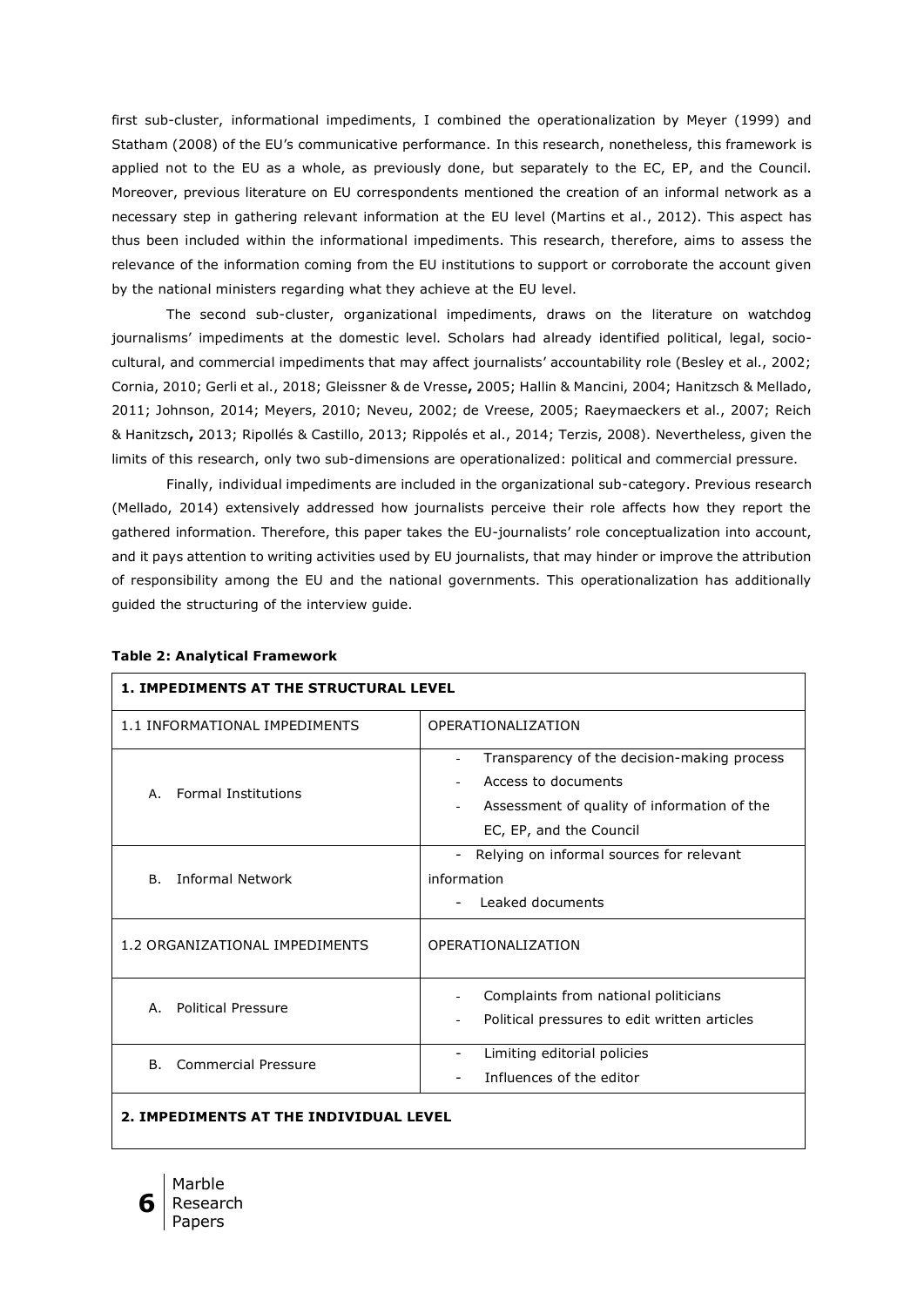|                             | EU-journalists' conceptualization of their role                            |
|-----------------------------|----------------------------------------------------------------------------|
|                             | EU-journalists specify the differences between<br>$\overline{\phantom{a}}$ |
| EU-journalists' preferences | EU and Member States' competencies when                                    |
|                             | writing articles                                                           |

*Source: Author's elaboration*

# 4. Methodology

## 4.1 Case selection

As the literature review has highlighted, empirical studies on watchdog journalism only applied a media analysis approach. Such studies can help to answer the question of *how* EU-journalists' professional roles materialize in journalistic output. However, unlike previous papers, this research focuses on the actors of the news, the journalists themselves, and the reasons *why* they report certain news in certain ways. Qualitative inductive research entails an extensive analysis of the data; therefore, given the time constraints, the analysis focuses on journalists from two Member States: Germany and Italy. The selection of two cases, rather than a single case study helps us to develop a more in-depth understanding of the analyzed phenomena than a single case can provide (Mills et al., 2010). Yin (2009), indeed, argues that multiple case studies are ideal for building theories. Moreover, multiple case studies enable the generation of "more robust theory because the propositions are more deeply grounded in varied empirical evidence" (Eisenhardt & Graebner, 2007, p. 27).

The research design is a small-N case study, and the selection of the countries employed the idea of a diverse case selection (Gerring, 2007). Italy and Germany have been selected as illustrative cases, given the fact that they present highly different institutional and cultural contexts. One the one hand, Italy, which belongs to the Mediterranean model is classified under the polarized-pluralized system where levels of political parallelism and state intervention are high, and there is a tradition of opinionated journalism (Cornia 2010; Hallin & Mancini 2004; Roncarolo, 2002). On the other hand, Germany is classified under the democratic-corporatist model, where the high degree of political parallelism has recently decreased and there is a co-existence of press freedom with state regulation (Gattermann & Vasilopoulou, 2010; Kuhn & Neveu, 2003; Mellado 2014). Furthermore, according to the 2021 World Press Freedom Index, which assesses the countries' level of freedom of the press, Italy is in the  $41<sup>st</sup>$  position, the lowest European state in the ranking. On the other hand, Germany is  $13<sup>th</sup>$  (RSF, 2021), which highlights a significant difference in the level of freedom journalists experience in the two respective countries. Although focusing on two similar countries, such as Italy and Spain, would have resulted in better insight into the impediments Mediterranean model media face, focusing on two different models enhances the external validity and generalizability of our findings.

# 4.2 Data Collection and Analysis

Data has been collected through in-depth semi-structured qualitative interviews combined with content analysis to gain a deeper understanding of the perceptions of EU-journalists regarding the impediments they face in fulfilling their accountability role. Qualitative interviews are mostly applied in exploratory studies and suit the goal of this research because they enable the researcher to portray a context in greater complexity and depth (Minichiello et al., 1990). Furthermore, semi-structured interviews enable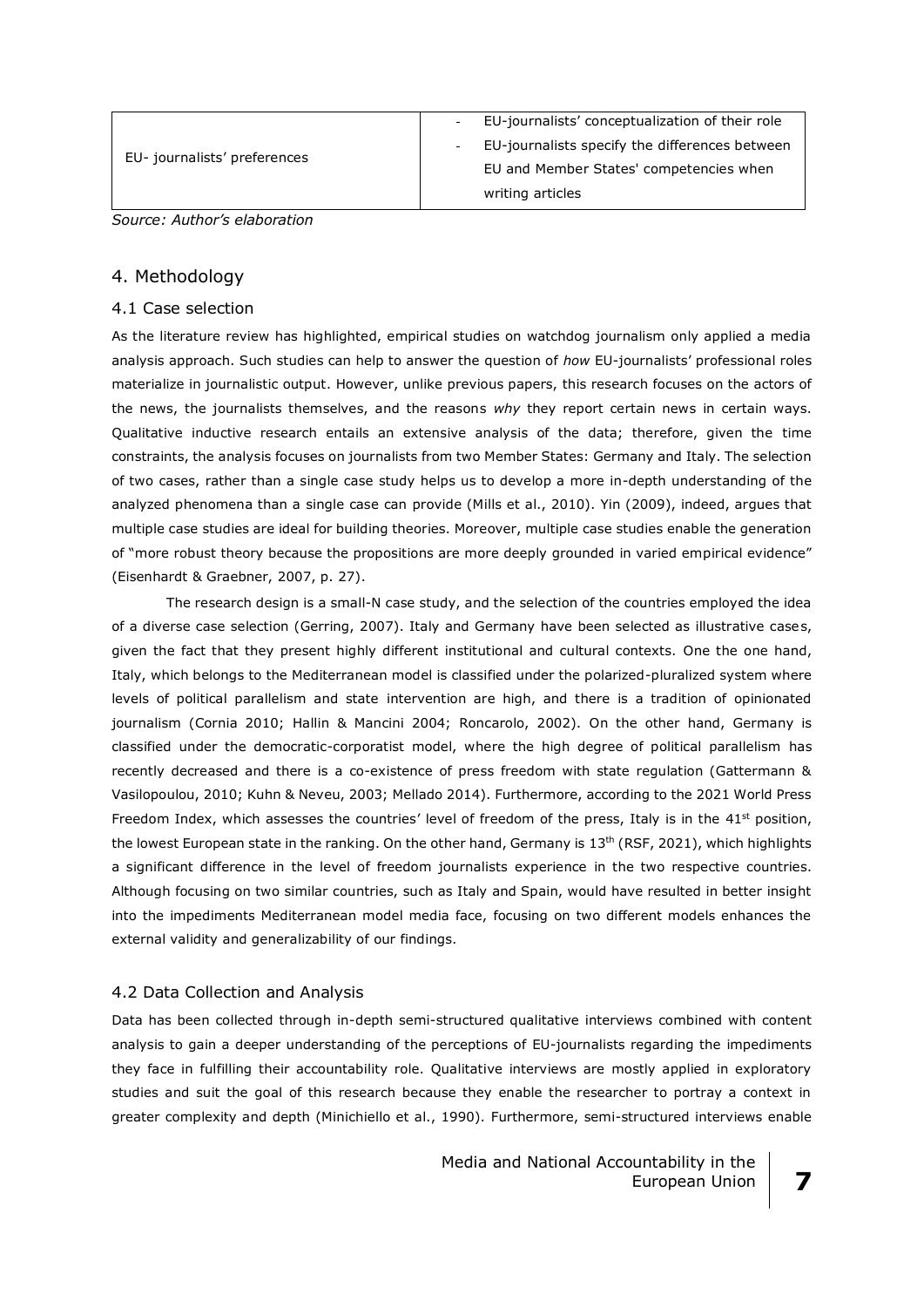the researcher to keep an open approach regarding the impediments EU journalists face. Secondary sources have been used for triangulation. They were gathered online via academic journals and selected based on their relevance for our research, and a primary source, the International Press Association (IPA) (2010) code of conduct has been consulted to understand how the attribution of information works at the EU level.

Since the research aims to explore the impediments EU journalists face when reporting on national ministers from a multilevel system such as the EU, the sampling was based on one criterion: the journalists had to be either Italian or German and based in Brussels. Although the list of the EU-accredited journalists is not public, the countries' permanent representation (PR) have access to it. The list of Italian journalists provided by the Italian PR was used to identify the interviewees to contact. The list of German journalists was retrieved from the latest "Journalisten Deutscher Medien in Brüssel" list on the internet. A total of 77 invitations were sent by email, with a total of 21 follow-up emails. The final research sample consists of 26 journalists, of which 15 are Italian and 11 German. To create a more diverse sample, journalists from both big and small size media companies have been interviewed. The sample is balanced in terms of the type of media, nonetheless, most of the interviewees are men, this aspect may thus be addressed in further research.

An interview guide including a topic list and possible interview questions was developed in English and subsequently translated by researchers in Italian and German. Thus, the interview results are consistent and comparable, which ensures the replicability of the findings. For transferability issues, the interview guide can be received on request. Given that interviews were semi-structured, and some questions were more open-ended than others, the research further includes inductive codes, "generated from the issues of importance to participants themselves, which may be different from those anticipated by the researcher and mentioned in our initial codebook" (Hennink, et al., 2011, p.218).

Interviews were recorded to analyze responses in greater detail (Alsaawi, 2014). They were conducted via Zoom or Skype between April and May 2021. The language used was Italian or German, and all interviews lasted from 30 to 60 minutes. Interviews were then anonymously transcribed either in Italian or German and subsequently translated into English. To analyse the data, interviews were coded, which is the main activity in qualitative data analysis (Hennink et al., 2010, p.216). This paper conducted a systematic qualitative content analysis and abductive coding is used since the research question is openended, but theory-informed (Timmermans & Tavory, 2012).

As this research applies an interpretive approach, it is subject to the risk of bias. Being an Italian researcher there may have been some cultural bias when analyzing data coming from Italian journalists. Nonetheless, this research addressed this limitation through triangulation of data. Methodological triangulation further enhances the credibility and validity of the findings (Dandashly, 2020). Moreover, when conducting interviews, the risks of preconceived biases or assumptions that may influence data analysis are higher compared to quantitative research. As suggested by Tufford and Neuman (2010), bracketing has been used and notes were taken during data collection and analysis thus minimizing the risk of biases. Finally, as the interviews were conducted in Italian and German, limitations of the translation are considered; for instance, the term "accountability" does not have a proper translation in Italian. Nevertheless, having conducted the interviews in the mother tongue of the journalist put the interviewee more at ease.

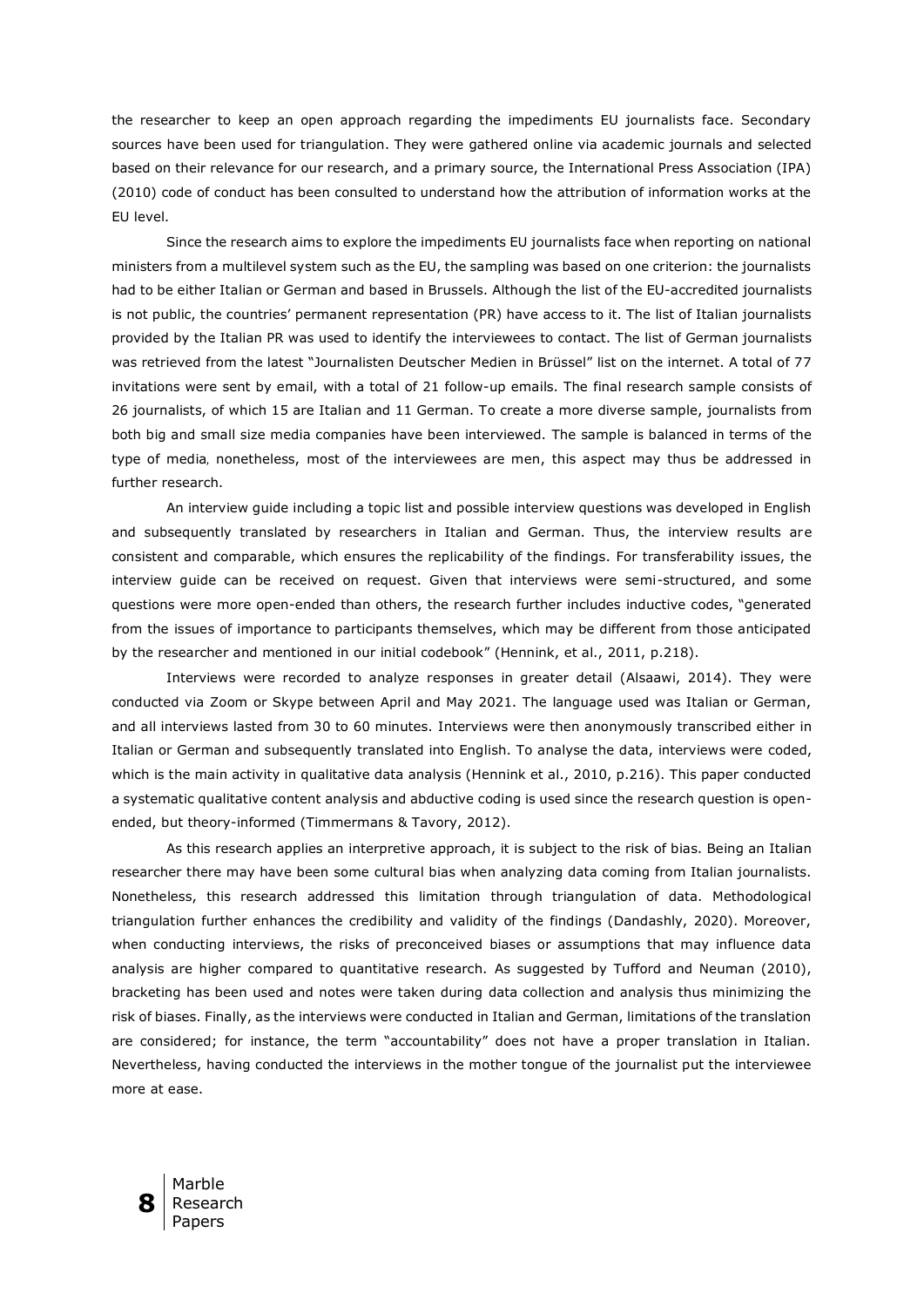# 5. Findings

This section first analyzes the informational impediments journalists face at the EU level, assessing the relevance of the EC, the EP, and the Council as sources to either back up or corroborate information given by national ministers. Second, impediments at the organizational level are discussed. Impediments founded at the individual level have been integrated in this section because journalists' conceptualization of their role influences how they cover the news.

## 5.1 Informational impediments

#### 5.1.a The European Commission (EC)

The first two impediments EU-journalists face when receiving information from the EC is the lack of politicization of the message released and the lack of administrative capacity. In line with Cornia's (2010) findings, all EU-journalists agree that the EC speaks with a united voice. However, the interviewees noticed that the information journalists officially receive during the EC's midday briefing, the press meeting officially held by the EC every day at midday, is rather insufficient. Particularly, G4 perceived that the EC's midday briefing as a propaganda event rather than a time for journalists to fulfill their accountability role. Conversely, other journalists did believe that the EC was able to provide some inputs and useful information, but only to journalists who work for news agencies and are in need of immediate news to write their daily articles (I24, I25). Yet, most of the EU-journalists interviewed said that the daily briefings are a catastrophe because the EC only presents the results, rather than the decision-making process that led to them (G3, G4, I17, I20). G7 further highlighted the complexity of the EC by arguing that it is hard to attribute responsibility and understand who is allowed to be named in the news coverage and who is not. Moreover, I24 stated that when commissioners were in the Breydel building (temporary building of the EC between 1991 and 2004), journalists could easily access the commissioners' offices, meet with them, and leave the building with the useful dossiers; now, in the new EC's building, access to the commissioners' offices is denied (I24). I14, I24, and I26 further complained about the time needed to deal with the EC bureaucracy and have a meeting with a commissioner. Indeed, by the time journalists receive the approval of the appointment, they have usually already written the story (I14, I24, I26). These administrative impediments render timely access to information difficult.

The second impediment EU- journalists face is that a lack of valuable information discharged officially by the EC leads journalists to rely mainly on informal sources of information. Formal sources can rarely be used to back up stories, so journalists' accounts can easily be contradicted by the actors involved. The analysis highlights that EU- journalists do not have access to the legislative proposals prior to their publication, indeed, EU-journalists only gain access to information once the proposal is published, and the EC's midday briefings rarely develop upon individual Member States' positions. As a result, journalists fail to understand which Member State supported or opposed a certain legislative proposal. According to I14, the EC started to be less transparent with the Barroso Commission (2004-2010), and subsequently, with Barroso II (2010-2014) the EC even cut some informative sources. He says:

At first, when I moved to Brussels, we had around 30 copies of the internal press conference of the EC with a summary in English for each Member State. Now, that is not the case anymore and Box Europe, which used to translate the articles of other countries has been closed. (I14)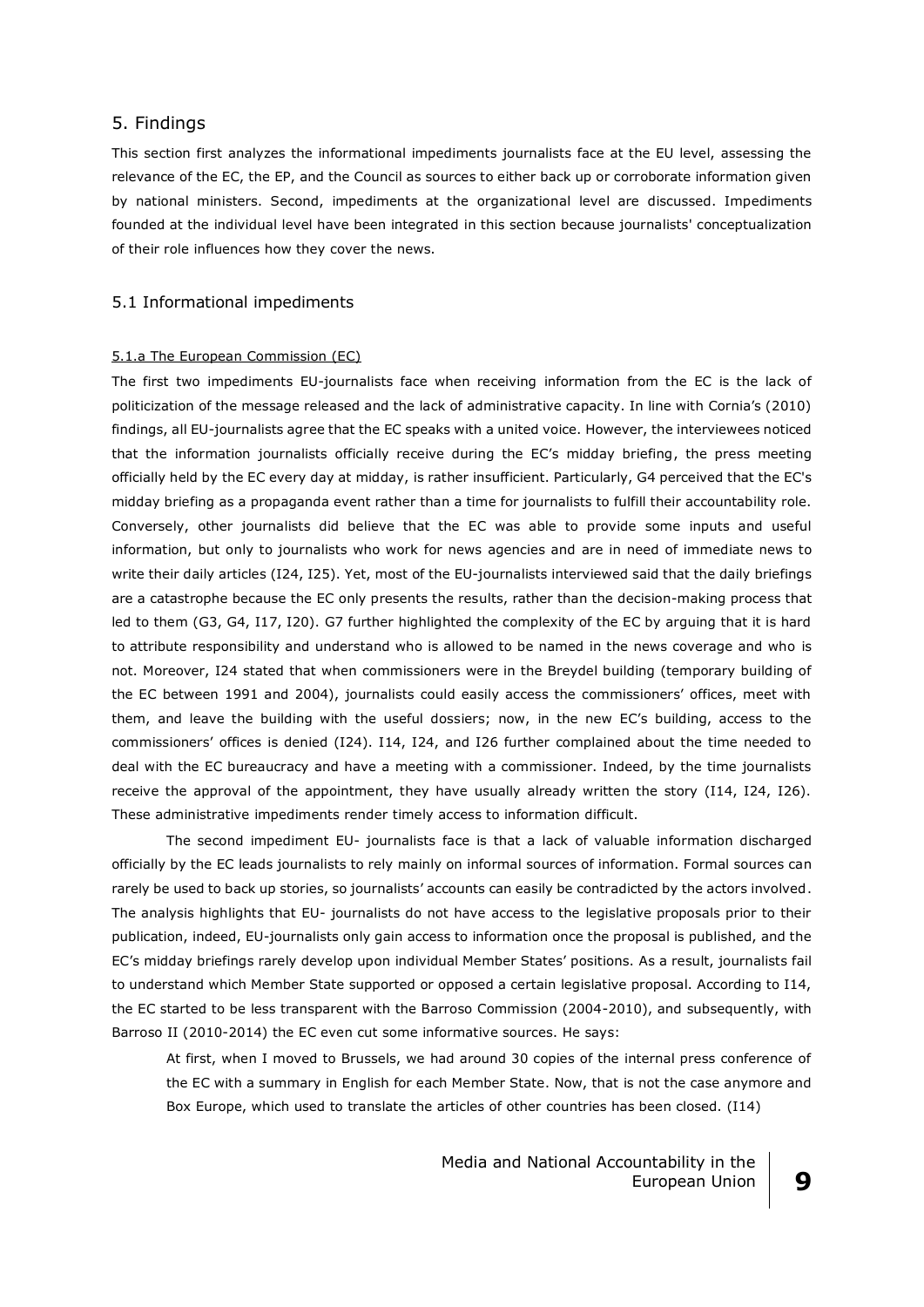Some journalists further agree on the tendency of the EC spokesperson to not answer critical follow-up questions asked during the midday briefing; sometimes rather than answering the question, they just repeat previously given statements (G2, G4, G6, G8, G9, I14, I23, I26). G4 further affirmed that the situation had become worse due to the pandemic. This goes against Meyer's (1999) view that emphasizes the importance of press conferences as a means for journalists to ask probing questions to then explain policy issues to the public.

I24, nonetheless, commented that when journalists are writing a scoop, they tend to never ask direct questions regarding it during the midday briefing. His logic is informed by the concept of the free rider, whereby a journalist might retire from asking a specific question in fear of the tactical knowledge being shared and the risk that the other journalist uses this for their own work. Given the high competition among media in Brussel, journalists prefer to not ask questions formally, but rather focus on obtaining an official confirmation of the information gathered informally (I20, I24). Some interviewees stated that they attend the EC briefings only for the informal talks after the press conference once journalists can receive background valuable information off-record (G1, G2, G4, G6, I16).

#### 5.1.b The European Parliament

The main impediment EU-journalists encounter when receiving information from the EP is that there is always the risk for the information to be one-sided and solely disclosed for propaganda purposes. Differently from the EC case and consistent with previous research (Martins et al., 2012) the EP is considered the most transparent and politicized institution. As stated by all the interviewees, within the EP there is the national government's opposition and, given the contrasting interests at stake, it is easier for documents to be leaked in this forum. Furthermore, Members of the EP are the only ones directly elected within the EU, therefore they aim for media exposure. Both the Members of the EP and the media seek to maximize their interests from this reciprocal relationship based on information exchange and public attention (Fengler & Mohl, 2008). Nonetheless, I21 mentioned the presence of the negative correlation between the level of accessibility and the usefulness of the information received, pointing out a drawback in the EP's role as a relevant source. In fact, this interviewee perceived the EP as the easier institution to access, however, he also believed that the information given was less valuable (I21). Yet, I16 argued that the EP is adjusting to the standards of the Council and, as I15 also pointed out, another pressing issue concerns the EP's negligence in releasing the information of the trilogues (I15). Still, if journalists need a MEPs' comment on an issue, the EP plenary is extremely helpful by allowing journalists to meet all the MEPs and offers them an opportunity to exchange information (I26). However, as G1 said:

Every side tries to present their side as "the correct one". It is, therefore, crucial to always show the other side of the topic, to understand the variety of views of others and their interests.

In addressing this, I16 stressed the importance of journalists to triangulate their sources and consult at least three different sources on the same issue. As a result, the EP's accessibility is arguably greater than the EC's. However, the value of the information exchanged is questioned by some respondents.

#### 5.1.c The Council

The first impediment EU-journalists face when receiving information from the Council, as it was for the EC, is the professionalization of political communication. All EU-journalists interviewed, in line with the previous literature (Meyer 1999; Martins et al, 2012), agreed that the Council is the least transparent

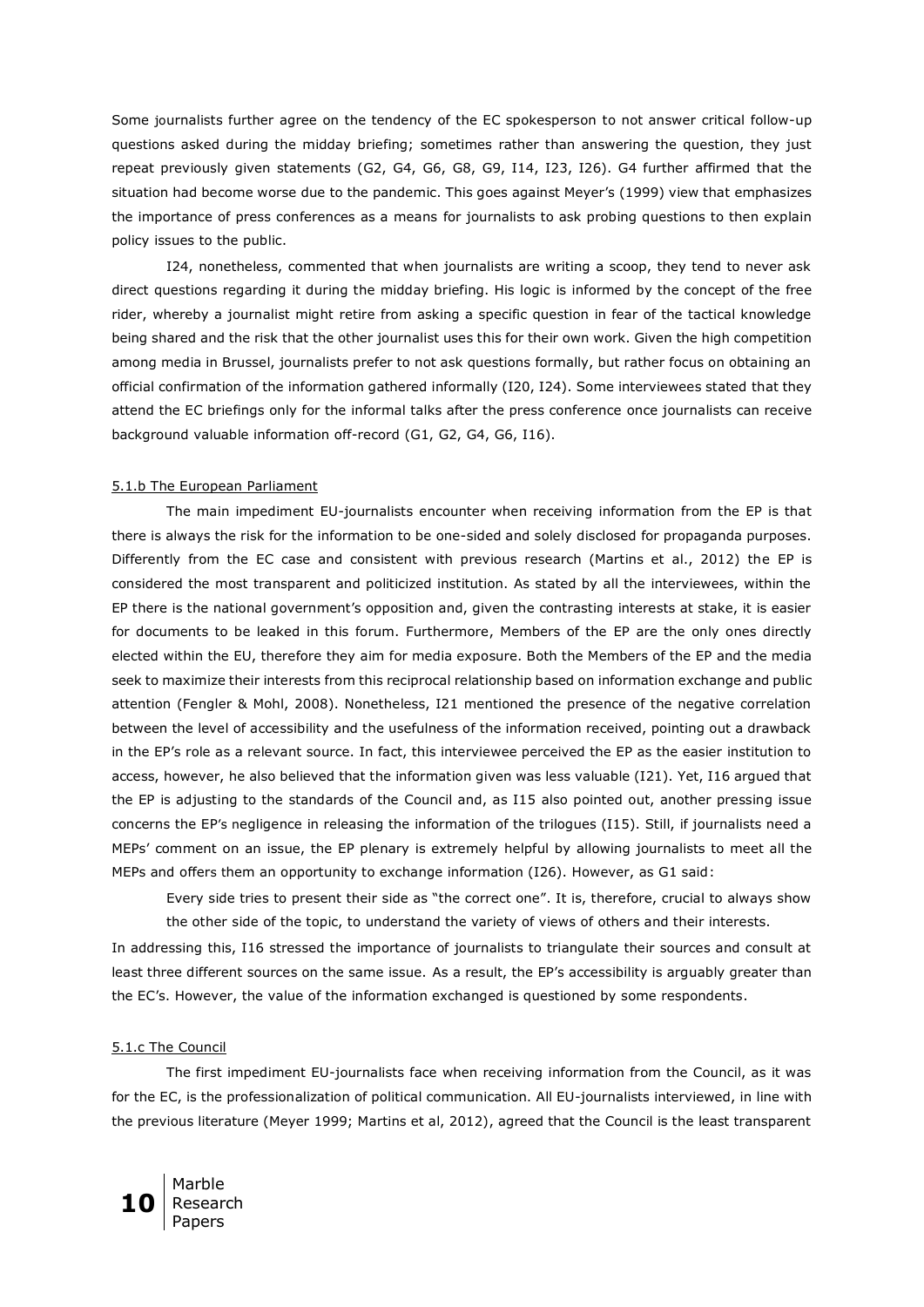and most difficult institution to access. First, contrary to the EP plenary where journalists experience the meeting firsthand, all the information journalists receive from the Council has already been filtered by someone else (I13). Journalists find that the major challenge is to discover the coalitions and discordances within the COREPER and therefore understand which country supports or opposes certain legislation (G2, G3, G11, I21). Indeed, the Council formally presents information through a briefing held by its spokesperson, which usually occurs before the Council meetings. However, none of the interviewees referred to the Council spokesperson as an important source. The reason for this can be partly found in Laursen (2013)'s research, which explains the inability of spokespersons to disseminate information without compromising professional secrecy and impartiality (p.779). Accordingly, I21 reported that if the spokespersons leak documents, that information is no longer under the spokesperson's control. I14 affirms that the Council's spokesperson never comments on single-country, and he further underlines the "digging" needed by journalists to ascertain the positions of the different countries. Moreover, the Council preparatory bodies are the ones that usually take decisions in the Council, and most of the technical meetings they hold are hardly accessible to journalists (I15, I23). Despite the importance of understanding what national ministers accomplish in Brussels, the Council is not an accessible forum to gain access to such information. This, in turn, complexifies comparing statements and positions upheld by these ministers at the national level with what they campaigned for in Council negotiations

The second impediment EU-journalists face when receiving information from the Council is of an administrative nature, due to a lack of administrative capacities. Journalists can receive documents from the Council press office by sending a freedom of access request (FOIA). However, it usually takes around fifteen days for the office to answer, and some delays can amount to two months (I24). As Žuffová (2021) pointed out with an increasing insistence on timeliness in journalism, submitting a FOIA request and waiting for more than a month to obtain information is not an option for every journalist (p.4). Most of the time, when journalists obtain the document, they have already published the article (I15, I18, I19, I21). Moreover, the Council press office often refuses these FOIA requests (I21). I13 further pointed out that preferential treatments are made whereby the Council does not communicate anything relevant unless the journalists belong to a renowned media company. As stated by all the interviewees, the more prominent the media company, the more information a journalist working for that firm gathers. As stated by G7 and G8, perhaps only the biggest broadcaster gets information beforehand from the Council. Indeed, I21, who is employed by a big news agency, affirmed that sometimes it happens that he receives the Council pre-conference document one or two hours before the meeting.

The third impediment EU-journalists encounter when receiving information from the Council is due to the national ministers themselves. Contrary to the MEPs, who need media visibility, the chance to meet with the ministers only depends on their willingness to do so (I14). Sometimes, EU-journalists do not even encounter the national ministers in the Council because ministers have different entrances and exits compared to journalists. As indicated by I12 and I14, if a journalist is lucky, they can ask the ministers a brief question in the so-called 'VIP corner'. Distinctive patterns, nonetheless, emerged among the behavior of German and Italian ministers in Brussels. Whereas German ministers, if present in the Council, occasionally do background talks with the journalists before or after the Council meetings (G1), Italian ministers are frequently afraid of engaging with the press (I17, I24). As I24 added, usually, Italian ministers just release a few quick statements because Italian journalists are informed about both what is going on at the national and European levels. I22 additionally mentioned the language barrier of Italian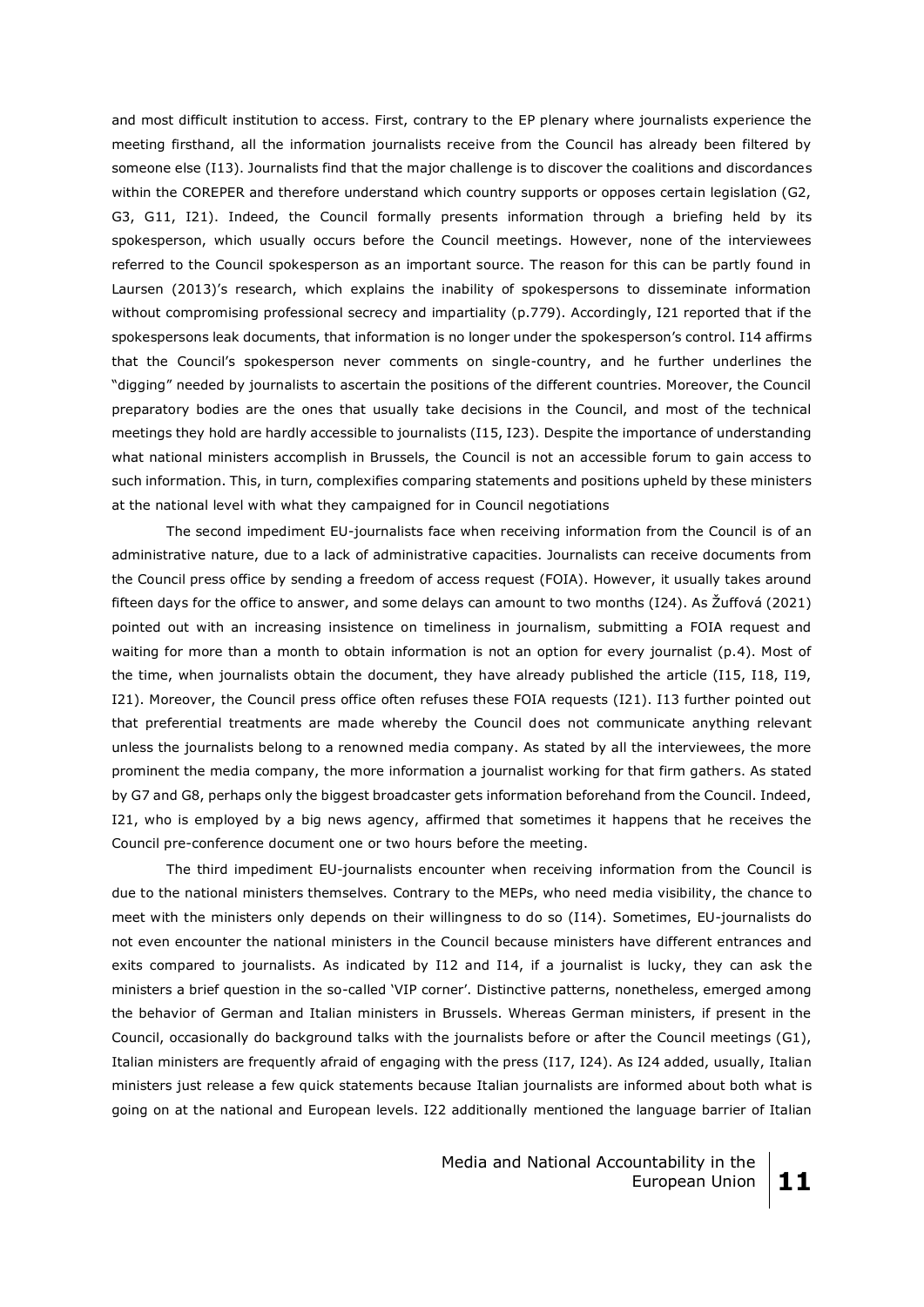ministers to communicate in English, and this limits their active participation in the Council meetings. Furthermore, as stated by I24, before the Ecofin, Treasury Directors of other countries often hold briefings with the journalists, whereas the Italian Treasury Director has never done it. Italian politicians, therefore, are less likely to leave statements when in Brussels.

The fourth impediment EU-journalists encounter when receiving information from the Council is due to the scarcity of relevant information received officially either from the Council spokesperson or the national ministers. Among journalists there was general agreement that to reconstruct the Council internal dynamics, consulting their national PR and one of the other countries is essential. In line with previous findings (Martins et al., 2012), the information coming from the Member States' PRs is deemed as more useful to find out the national positions within the Council as compared to the information coming from the Council press officers. Nevertheless, as noted by Meyer (1999), although the PRs provide the media with information about who advocated what, this information is not attributable to politicians but to unnamed "diplomatic sources". According to the International Press Association (IPA) code of conduct, which has further been accepted by the EU institutions, "background" information cannot be attributed at all. All EU-journalists, indeed, stressed the obligation of keeping their informal sources anonymous. However, guaranteeing anonymity becomes an issue when journalists need to fulfill their watchdog role. Journalists, therefore, are continuously conducting a cost-benefit analysis. First, they need to avoid causing unjustified harm (Meyers, 2010, p. 18). Second, they need to evaluate when they can prevent or reduce harm when such harm is fully justified, and how to explain their choices both to those they harm, namely who gave the EU-journalists the information, and to the citizens they serve (Meyers, 2010, p. 10).

To sum up, the main impediment is that due to a lack of information coming from formal settings in general, journalists rely mostly on informal sources. Since the information, which is received from informal sources cannot be attributed, without the personalization of political debate and decisions, political accountability remains unattributable. All journalists agreed on the fact that in Brussels there is an oversupply of information. The main issue is not about the quantity of information, but the quality, and how journalists receive it. Finally, some journalists said that more transparency in the Council would facilitate their job (G2, I15, I19, I21). At the same time, if all the information was transparent, Brusselsbased journalists would not be necessary (I21). According to most of the EU-journalists, it is the nature of the Council to not be transparent because, as I19 said, if intermediaries' documents were to be published then the decisions would be taken in another venue because the Member States need to reach compromises through bargaining.

### 5.1.d Informal Channels

The last informational impediments EU-journalists face is that they mostly rely on informal sources. These elements cannot be attributed to any source, and it may not be reliable because each actor leaks information to pursue their own agendas. At EU level, the same information is endorsed by more actors at the same time, hence there are different channels to access it. I24 stressed that although both the Council and the EC's documents are formally off-limits, some media often managed to receive them (I24). Working documents regarding the Member States' position are usually sent to journalists informally either by their national PR, interest groups, or MEPs (I18, I21). If a journalist is interested in a specific dossier, they can further contact NGOs that are monitoring the issue (G5, G7, G10, G11, I14, I15).

In Brussels, there is always someone with a political interest to leak information. Nonetheless, all the EU-journalists agree that, given the many interests involved, they cannot always rely on the leaked

**12** Marble Research Papers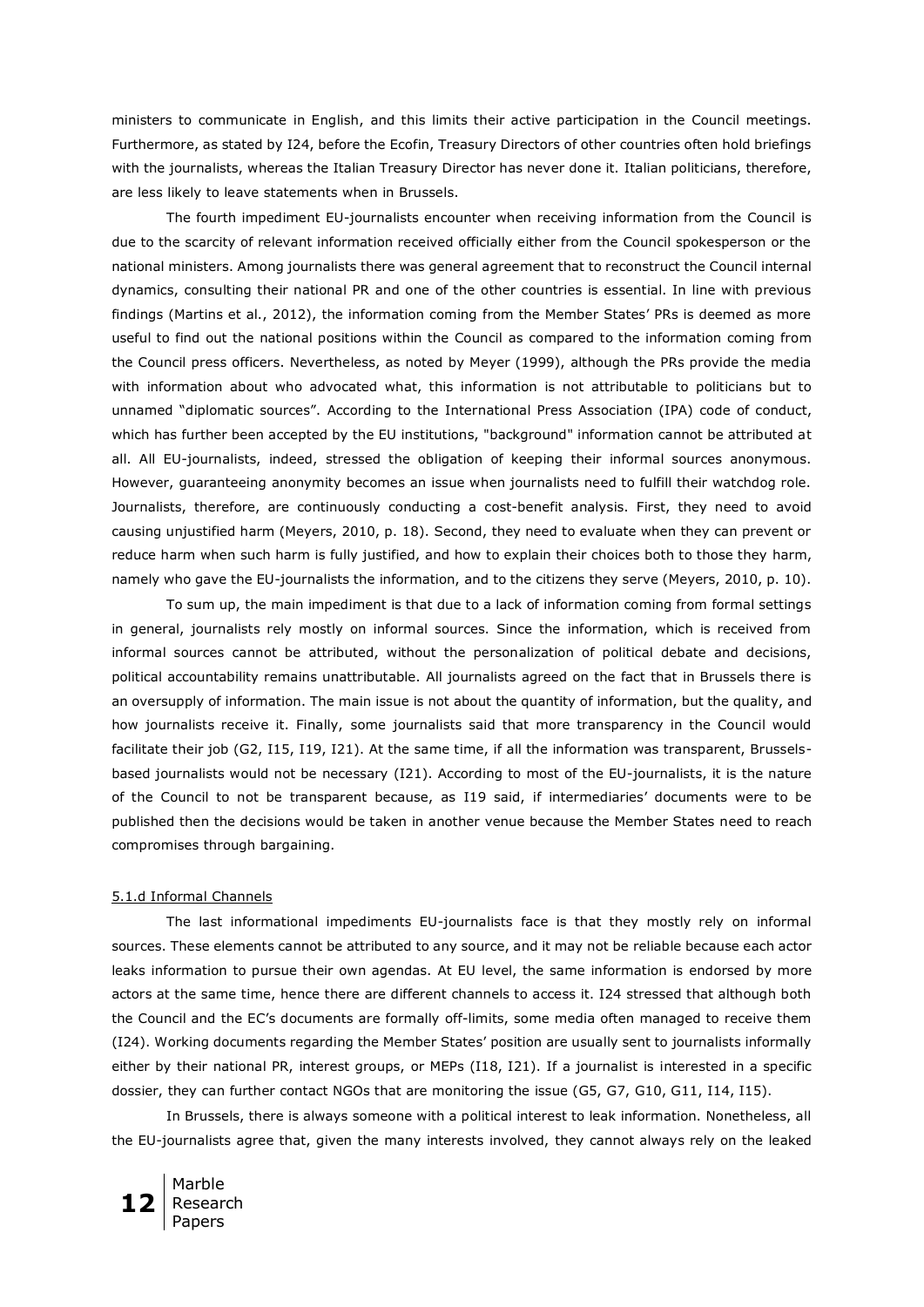documents. First, journalists need to understand why an actor is leaking that specific document at that specific time. All the interviewees are aware that if they just consult the PR of their country or the personnel of their national ministers, the information received may contain biased elements and show only a partial view. G10 and I21 considered ambassadors as second-level sources because they mainly share their opinions, thus influencing journalists' work which may then be biased by the ambassadors' interests. The most reliable sources are the neutral ones, namely information coming from people that are not in the spotlight (I21). Indeed, as J21 denoted, people in the spotlight have their agenda and if journalists only consult them, follow their hints, and report their information, they risk becoming propaganda tools.

## 5.2 Organizational Impediments

Although freedom of the press entails responsibility in fulfilling its democratic duties, such responsibility also falls on media owners and citizens who create the conditions under which journalists act (Meyer, 2010, p. 49). This section explores some external factors that influence the journalists' accountability role by looking at the political and commercial pressures they face. Since differences between Germany and Italy emerged, this section first focuses on Italy, then on Germany. Individual impediments are further integrated to explore how the German and Italian approaches to news coverage differ.

An impediment Italian journalists face is that due to political parallelism (Hallin & Mancini, 2004) and a lack of communication between national and EU journalists, the latter perceive that they do not have any responsibility for what is decided in the editorial office in Rome or Milan. None of the EUjournalists feel political pressure ex-ante reporting. Yet, ex-post, many journalists affirmed to have experienced external pressures such as calls from politicians asking to edit some articles. One journalist had issues with the Italian treasury (I24) and I19 even shared that he had to change media companies because of such external pressures. Although most of the Italian interviewees considered external pressures to be constant (e.g I24), journalists never let these pressures influence their stories if those are factually correct. I22 mentioned that once he found a "scoop" which the media company decided not to publish by stating that "they used the story in another way." A few days later, the "scoop", which was not a "scoop" anymore, had been directly leaked by the ministry, suggesting that the media company notified the ministry in advance (I22).

The second organizational impediment Italian Brussels-based journalists face is that sometimes politicians have leverage on the media companies. How external pressures are coped with further depends on the media company (I19). According to respondents, political pressures exist because of the mismatch between the version of news reported by national politicians to Italy-based journalists and what Brusselsbased journalists know because of their proximity to the EU institutions and the other member states (I18). Considering that ministers are on average responsible for almost 35% of all EU claims being made in national public debates (Koopmans, 2007), double-checking the information received from national ministers represents a real challenge. Nonetheless, I12 and I16 explicitly stated that EU-journalists already must cover many different issues, therefore, they have limited time and cannot 'fact-check' each statement made by the national ministers. In addition, every time Italian ministers go back to Italy, they convoke all the Italian journalists and do their propaganda. The mismatch between what national ministers release at the national level and how they behave in practice at the EU level is hence one of the main issues to tackle. I24 specified that many times, with Berlusconi, it had happened that the national ministers

> Media and National Accountability in the European Union | 13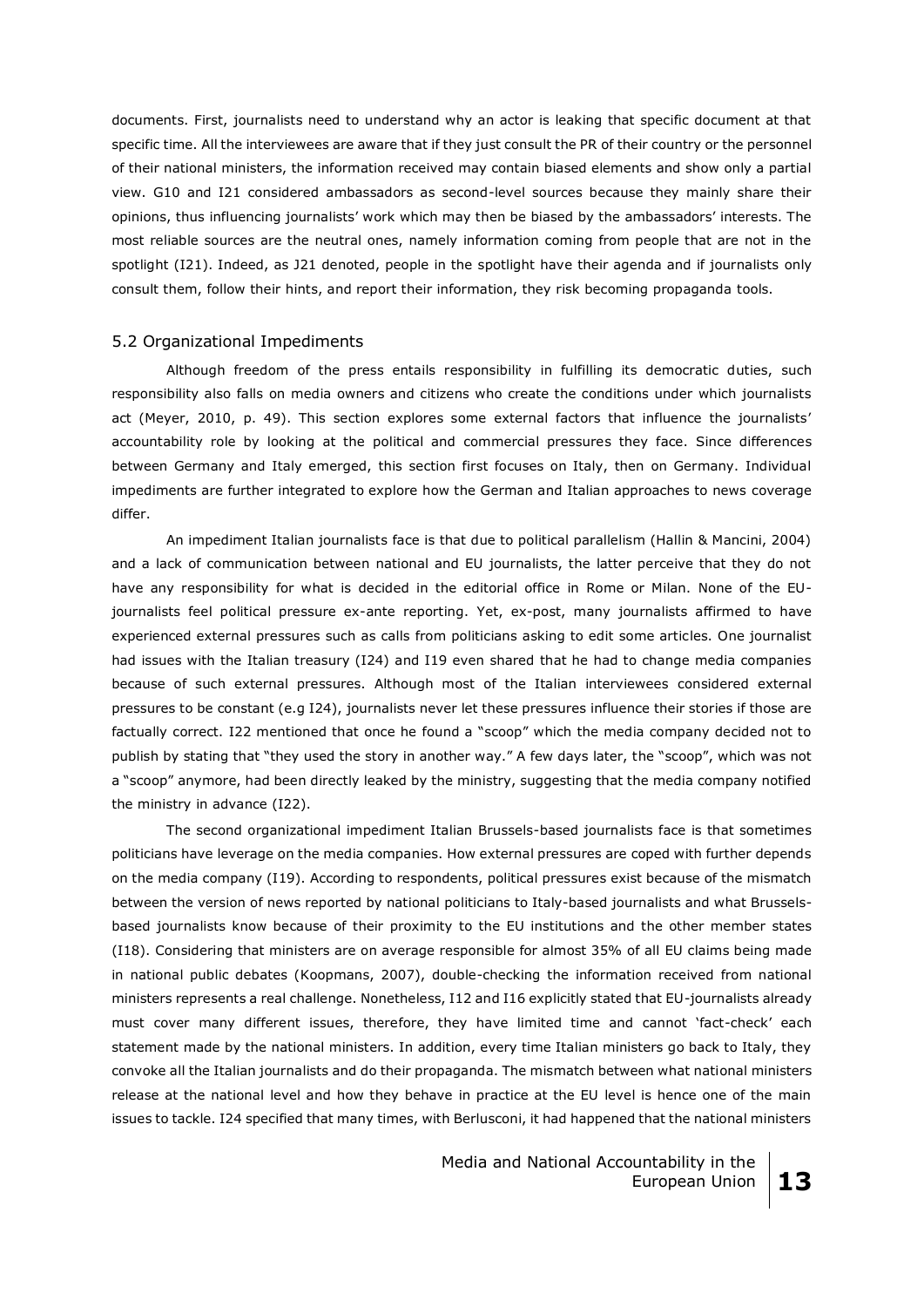would criticize the decisions taken by the Council when Italy voted in favor or retained. Moreover, Italian citizens are more likely to believe their national ministers (I23) and since journalists based in Italy do not verify the information nor contact Brussels-based journalists, frequently, the news written by journalists based in Italy prevails (I24). The nature of the editor affects the media coverage, independently of the information gathered by Italian journalists at the EU level. Italian media directors sometimes may even ask EU journalists for specific news, the media directors' inputs, therefore, are seen as leverage for pure propaganda purposes and are editorial choices that disregard concrete situations (I15, I21, I23, I24).

The third organizational impediment Italian Brussels-based journalists face is commercial pressure. Some industrial groups have leverage over media companies that depend too much on external funds. Consequently, these media cannot always expose themselves and be accountable; this ultimately affects the credibility of the newspaper (I15, I24, I26). If a media company economically depends on an investor who has strong relationships with industrial groups or companies that buy a lot of advertising for the newspaper, there are some practices media companies implement to secure these funds. First, the media company double-checks the information that is published to ensure it avoids criticism towards its investors (I15). Second, if the media company has compromising information on them, it can either call the industrial group and suggest them to share their view on the issue or wait for the other newspapers to report on it and then write a short article on the issue on the last page (I12). Yet, I14 understands that if a media company has a relevant source of funding it cannot risk losing it. To sum up, a lack of funding of the Italian media, which is too dependent on public or private funding, leads them to be less accountable when these investors are involved in a story. This impediment is related to the fact that in Italy, many newspapers do not have a separate governance system (I23).

Few German journalists confirmed that they prefer to follow a more neutral approach when writing news. As long as they do not scrutinize politicians, they do not receive any political pressure. A lack of an adversarial relationship between the politicians and journalists does not allow journalists to fulfill their accountability role (Norris, 2014). In this case, the impediment is not the political pressure, but rather not conducting independent research and depending exclusively on the information received informally through the politicians. G1 affirms that in Brussels there are two types of reporting: a journalist can either report in a constructive way or criticize politicians and jeopardize the relationship with them. Some German journalists explicitly said that they do not like the term 'watchdog', they rather perceive themselves as 'service providers'; their responsibility is to inform the citizens and explain to their audience about lawmaking in the EU so that the audience can have its own opinion upon the matter (G2, G5, G10). Nonetheless, G3 further stated that once a commissioner came to him and said: "If you are hostile to us, then our motivation will not be great to speak with you". G8 affirmed that he does not feel any pressure because he is working for a small media company and politicians do not care about small newspapers since they have a small reach. Thus, German journalists, although acknowledging the importance of being distant from the actors they are supposed to scrutinize, follow a more neutral approach. Few German journalists affirmed that if they receive complaints from politicians, they prefer to adjust the story, rather than displease any actor involved in the news and lose contacts (G5). To sum up, according to German journalists, in Brussels there is rarely investigative journalism because journalists do not conceptualize themselves as 'watchdogs' and they depend too much on their informal sources.

Finally, both Italian and German journalists referred to the importance of always specifying the division of competencies (e.g., specifying that health is an exclusive competence of the Member States) and always making a distinction, between the EU institutions, for instance, the Council, and national

**14** Marble Research Papers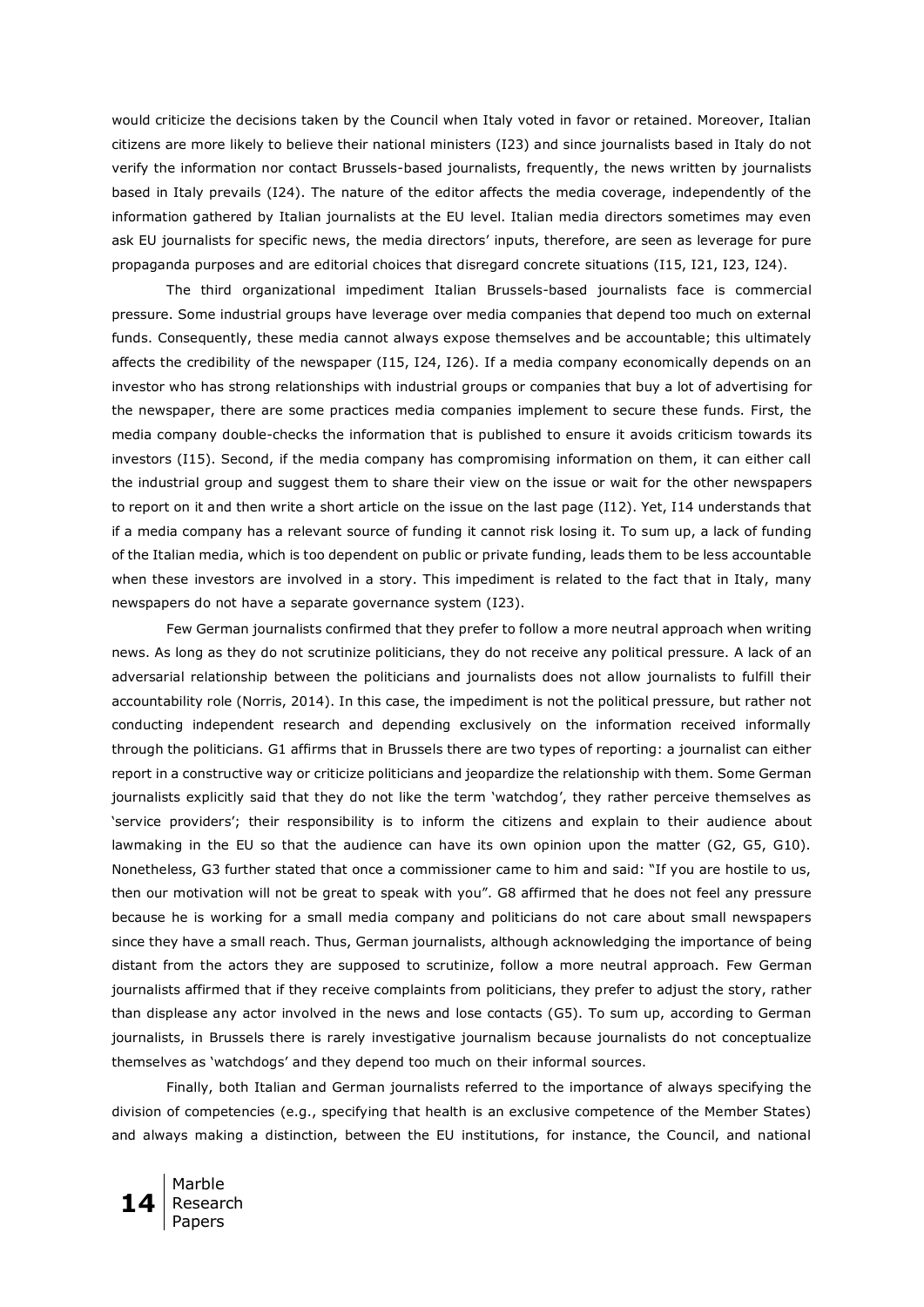ministers (I13, I24). As G11 claimed, journalists always need to start from zero, as they cannot expect any knowledge from the audience when reporting about complex EU decisions. This approach is useful to better help citizens to attribute responsibilities between the national and European level.

# 6. Discussion and Conclusion

This paper identified a few issues that need to be addressed. First, at the informational level, the findings reveal that professionalization of political communication does not allow EU journalists to receive relevant information formally. The consequence is that the information released by the EU institutions is presorted, and no crucial dialogue is allowed. Second, the lack of transparency of working documents and the administrative burden of sending FOIA requests, do not allow journalists to identify in time the position of the different countries during negotiations. Third, the data showed that big-size media companies are in a privileged position and information is unevenly distributed, depending on journalists' reputation and the medium for which they work. This obstacle is rooted in hierarchical differences, both at the media level and at the journalists' level (Raeymaeckers et al., 2007, p. 115). Finally, since most of the information is given off the record, attributability of responsibility is most of the time hard to achieve because EU journalists need to guarantee the sources' anonymity to protect the sources' position. This mechanism, which is integral to the function of journalism, creates interdependence between the journalists and the politicians, highly undermining the journalists watchdog role.

At the organizational level, the research shows that differences among countries remain. Italian media are commercialized and thus less independent, both politically and financially, compared to German media. Nonetheless, whereas Italian journalists often engage in disagreements with national politicians because of the news they write, German journalists employ a more neutral approach and refrain from raising political dust. Italian journalists, compared to German journalists, are more subjected to receive unfounded inputs regarding EU news from their editors based in Italy. Finally, few German journalists did affirm that they do not perceive themselves as watchdogs but rather as service providers, and as mentioned before, this affects how they cover the news.

The research offered insights into the origins of impediments EU-journalists face when fulfilling their accountability role towards national governments. The analysis showed that journalistic cultural practice persists at the EU level. There is a growing homogenization of impediments at the informational level, as, in Brussels journalists depend on the same supply of sources. However, media output is still influenced by organizational factors, which vary from country to country. In the case of Italy, these organizational factors, such as political and commercial pressures constitute an important impediment to journalists' coverage of news and performance of their accountability role.

Given that part of the sample refers to administrative and organizational capacity issues not only from the media company, but also from the EU institutions, this research reveals that administrative capacity constraints push for informalization. Nonetheless, further research is needed to assess to what extent an increase in transparency of the decision-making process will in practice improve accountability. Increased transparency may, indeed, prefer informalization strategies to avoid public and media scrutiny. Moreover, for transparency to enhance accountability it is indispensable for the actors to be capable of processing the information (Meijer, 2010). Hence, although transparency and openness are often cited as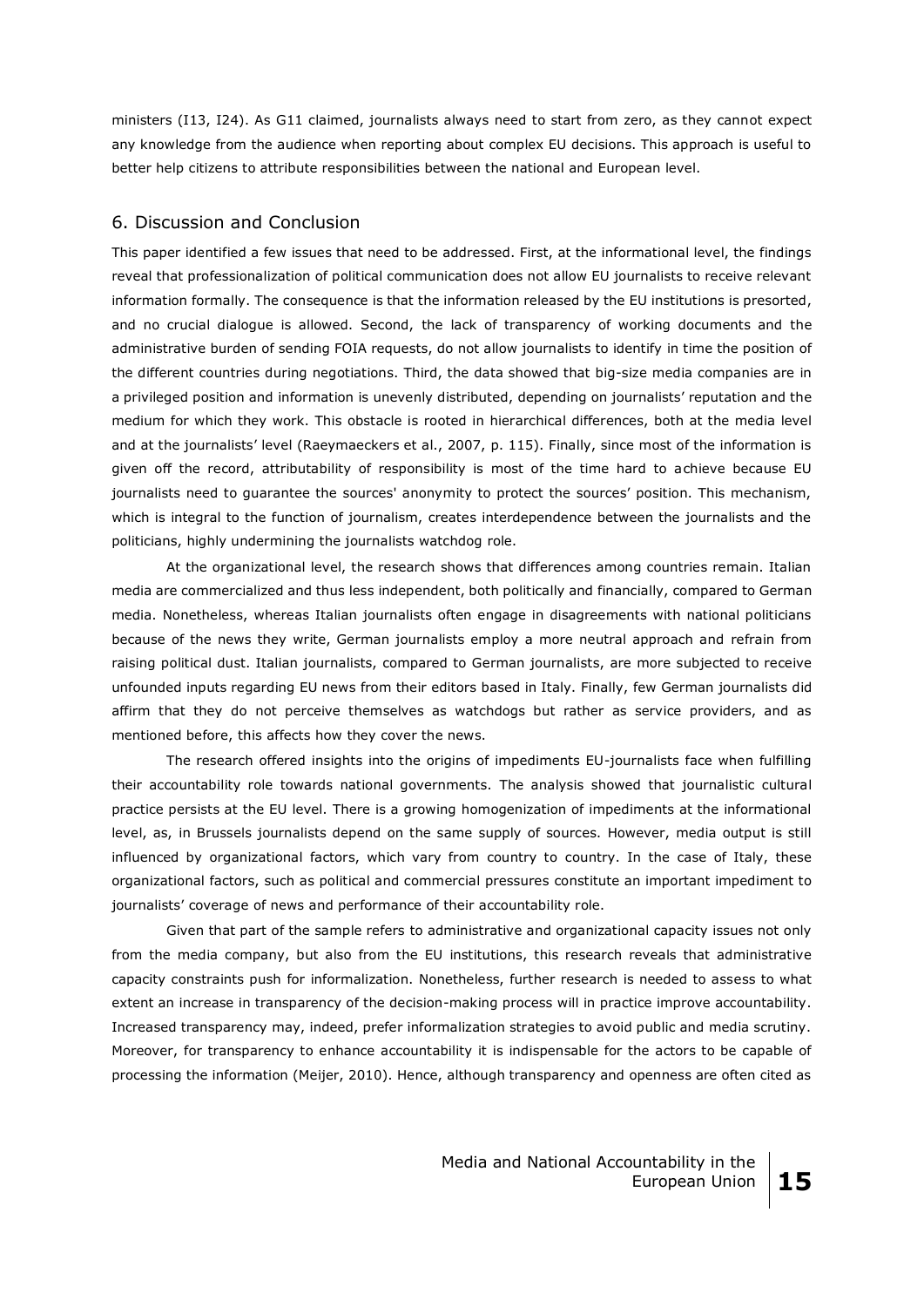remedies for accountability problems, these elements seem necessary but insufficient to secure media accountability.

In conclusion, this research raised some relevant aspects that can be used as a starting point for quantitative studies or large-N case studies. Although this paper made a significant contribution to the academic debate surrounding EU political communication and EU correspondents, further research is needed. The sample of this paper consisted of 26 EU-journalists; therefore, these preliminary findings cannot accurately be interpreted for a generalized population (all EU-journalists). However, focusing only on two Member states allowed the findings to be more detailed.

# 7. References

- Alsaawi, A. (2014). A critical review of qualitative interviews. *Ssrn Electronic Journal*, *(2014)*. https://doi.org/10.2139/ssrn.2819536
- Anderson, P. J., & McLeod, A. (2004). The great non-communicator? the mass communication deficit of the European parliament and its press directorate. *Journal of Common Market Studies*, Vol. *42*(5), 897-917
- Anderson, P. J., & Price, J. (2008). An Evaluation of the Press and Communication Reforms of the Prodi Commission of 1999—2004: With Particular Reference to UK Europhile and Eurosceptic Journalists' Perceptions of their Impact*. European Journal of Communication*, *23*(1), 29- 46. <https://doi.org/10.1177/0267323107085837>
- Baisnee, O., (2002) "Can Political Journalism Exist at the EU Level?", in: R. Kuhn & E. Neveu (Eds.), *political Journalism: new challenges new practices* (pp. 108-28). Routledge pp. 108-28.
- Bennett, W. L., & Entman, R. M. (2001). *Mediated politics: communication in the future of democracy* (Ser. Communication, society, and politics). Cambridge University Press.
- Berti, C. (2019). Rotten Apples or Rotten System? Media Framing of Political Corruption in New Zealand and Italy. *Journalism Studies*, *20*(11), 1580–1597. <https://doi.org/10.1080/1461670X.2018.1530068>
- Besley, T., Burgess, R., & Pratt, A. (2002). "Mass media and political accountability," LSE Research Online Documents on Economics 35988, London School of Economics and Political Science, LSE Library. http://eprints.lse.ac.uk/35988/
- Bijsmans, P., & Altides, C. (2007). 'Bridging the Gap' between EU Politics and Citizens? The European Commission, National Media, and EU Affairs in the Public Sphere. *Journal of European Integration*, *29*(3), 323–340. <https://doi.org/10.1080/07036330701442315>
- Bovens, M., Schillemans, T., & Goodin., R. E. (2014). Public Accountability. In M. Bovens, R. Goodin & T. Schillemans, *The Oxford handbook public accountability* (pp.1-20). Oxford University Press.
- Camaj, L., (2013). The Media's Role in Fighting Corruption: Media Effects on Governmental Accountability. *International Journal of Press/Politics 18* (1): 21–42.
- Cook, T. E. (2005). The functions of the press in a democracy. In G. Overholser K. Hall Jamieson (Eds.), *The press* (pp. 115−119). Oxford University Press.
- Cornia, A. (2010). The Europeanization of Mediterranean journalistic practices and the Italianization of Brussels: Dynamics of the interaction between EU institutions and national journalistic

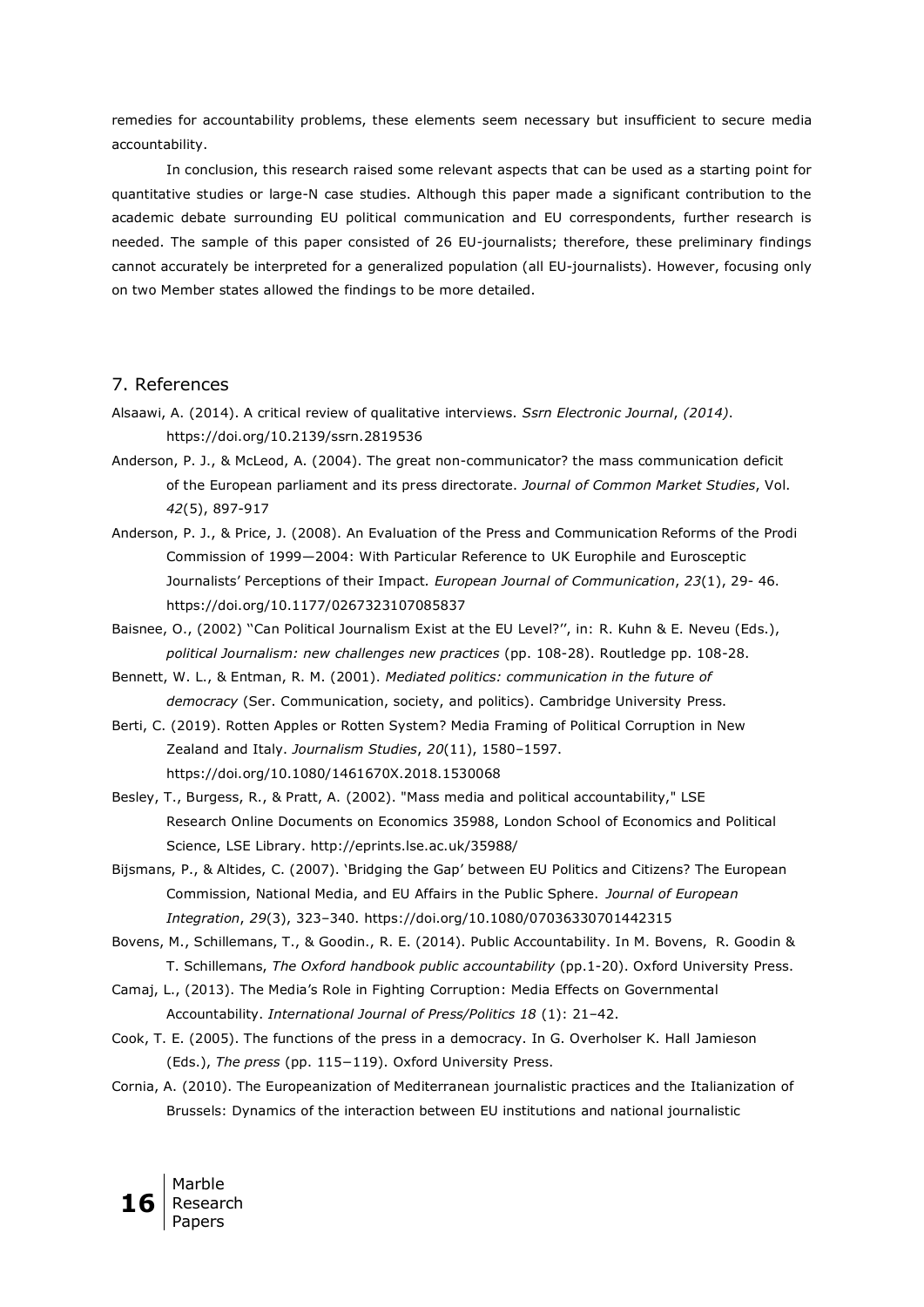cultures. *European Journal of Communication*, *25*(4), 366–381. <https://doi.org/10.1177/0267323110384255>

- Cornia, A., Ghersetti, M., Mancini, P., & Odén, T. (2016). The Partisans, the Technocrats and the Watchdogs: Domestication in media coverage of the swine flu pandemic in 2009. *Journalism Studies*, *17*(8), 1030–1050. <https://doi.org/10.1080/1461670X.2015.1040891>
- Dandashly, A. (2020, February 4). *Introduction to Qualitative Methods* [Slides]. Blackboard Archive. [https://eleum.maastrichtuniversity.nl/bbcswebdav/pid](https://eleum.maastrichtuniversity.nl/bbcswebdav/pid%091217549-dt-contentrid%096270878_1/courses/2019-2020-400%09EUS2509/QRS%20I%20LECTURE.pdf) 1217549-dt-contentrid 6270878\_1/courses/2019-2020-400 [EUS2509/QRS%20I%20LECTURE.pdf](https://eleum.maastrichtuniversity.nl/bbcswebdav/pid%091217549-dt-contentrid%096270878_1/courses/2019-2020-400%09EUS2509/QRS%20I%20LECTURE.pdf)
- Fengler, S., & Russ-Mohl, S. (2008). Journalists and the information-attention markets. *Journalism*, *9*(6), 667–690.
- Gadamer, H., G. (1994). *Literature and philosophy in dialogue: essays in german literary theory* (Ser. Suny series in contemporary continental philosophy). State University of New York Press.
- Gattermann, K., & Vasilopoulou, S. (2015). Absent yet popular? Explaining news visibility of Members of the European Parliament. *European Journal of Political Research*, *54*(1), 121–140. <https://doi.org/10.1111/1475-6765.12071>
- Gerli, M., Mazzoni, M., & Mincigrucci, R. (2018). Constraints and limitations of investigative journalism in Hungary, Italy, Latvia and Romania. *European Journal of Communication*, *33*(1), 22–36.<https://doi.org/10.1177/0267323117750672>
- Gerring, J. (2007). *Case study research: principles and practices*. Cambridge University Press.

Gleissner, M., & de Vreese, C. H. (2005). News about the EU Constitution: Journalistic challenges and media portrayal of the European Union Constitution. *Journalism*, *6*(2), 221-242. <https://doi.org/10.1177/1464884905051010>

- Hallin, D. C. and Mancini, P. (2004). *Comparing Media Systems: Three Models of Media and Politics*. Cambridge University Press. [ISBN](https://en.wikipedia.org/wiki/ISBN_(identifier)) [0-511-21075](https://en.wikipedia.org/wiki/Special:BookSources/0-511-21075-2) 2. [OCLC](https://en.wikipedia.org/wiki/OCLC_(identifier)) [896991703.](https://www.worldcat.org/oclc/896991703)
- Hanitzsch, T., Hanusch, F., Mellado, C., Anikina, M., Berganza, R., Cangoz, I., Coman, M., Hamada, B., Elena Hernández, M., Karadjov, C. D., Virginia Moreira, S., Mwesige, P. G., Plaisance, P. L.Reich, Z., Seethaler, J., Skewes, E. A., Vardiansyah Noor, D., & Kee Wang Yuen, E. (2011). Mapping Journalism Cultures Across Nations: A comparative study of 18 countries. *Journalism Studies*, *12*(3), 273–293. <https://doi.org/10.1080/1461670X.2010.512502>
- Hobolt, S. & Tilley. (2014). *Blaming Europe? responsibility without accountability in the European Union.* Oxford University Press.
- Holzhacker, R. (2007). Democratic Legitimacy and the European Union. *Journal of European Integration*, *29*(3), 257–269. <https://doi.org/10.1080/07036330701442232>
- Hood, C. (2007). What happens when transparency meets blame-avoidance? *Public Management Review*, *9*(2), 191–210. <https://doi.org/10.1080/14719030701340275>
- International Press Association (IPA). (2010). IPA insists on independent quality information, http:// [www.api-ipa.eu/download/AG-RES-1\(2010\)EN.doc](http://www.api-ipa.eu/download/AG-RES-1(2010)EN.doc)
- Johnson, D. E. (2014). The mass media's dual role: 'Watchdog' and guardian of their own interests. *Journal of PublicAffairs*, *14*(3–4), 369–378. <https://doi.org/10.1002/pa.429>
- Koopmans, R. (2007). Who inhabits the European public sphere? Winners and losers, supporters, and opponents in Europeanised political debates. *European Journal of Political Research*, *46*(2), 183- 210.<https://doi.org/10.1111/j.14756765.2006.00691.x>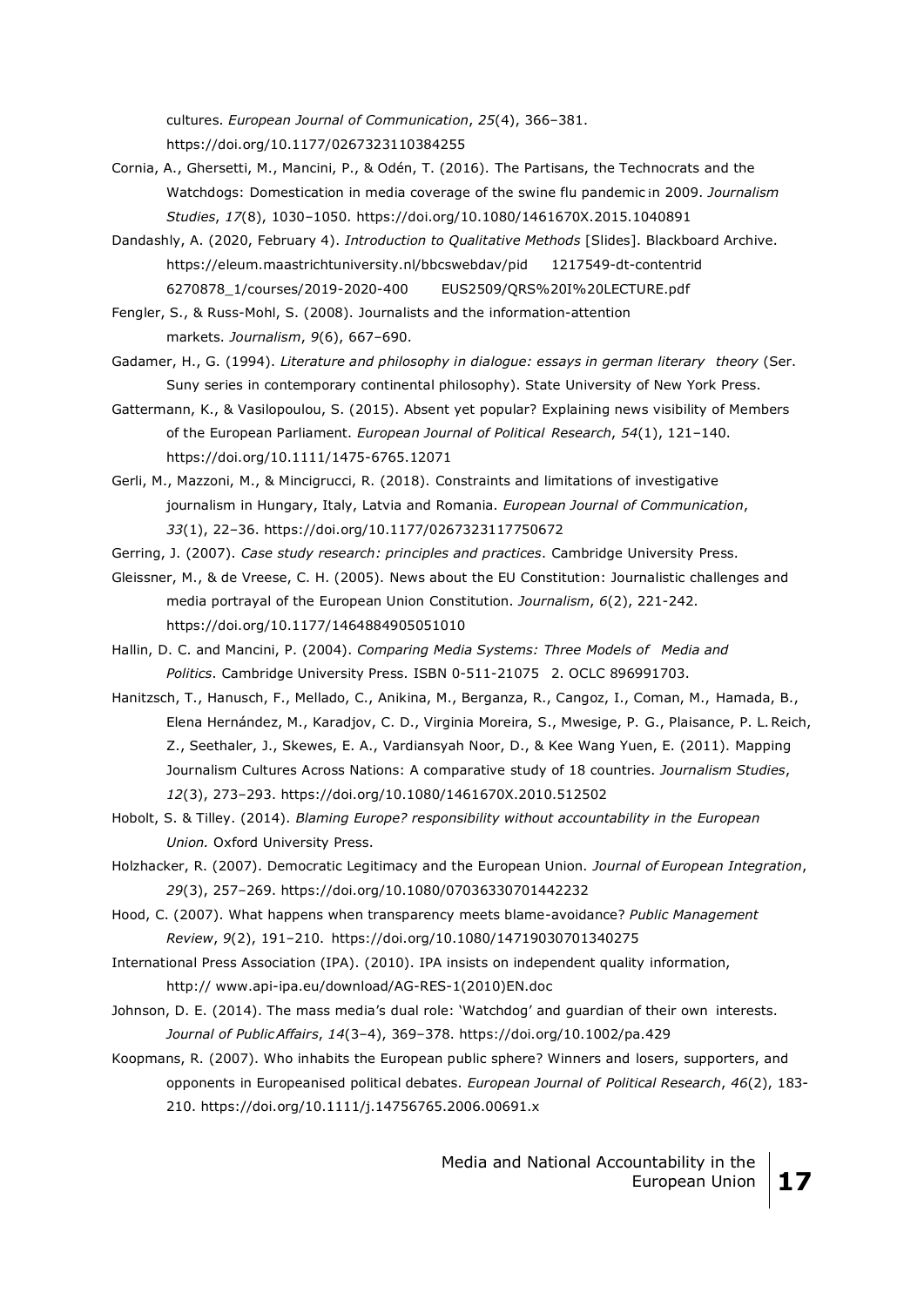- Koopmans, R., & Statham, P. (2010). Theoretical framework, research design and methods. In R. Koopmans, & P. Statham (Eds.), *The making of a European public sphere: Media discourse and political contention* (pp. 34–59). Cambridge University Press.
- Laursen, B. (2013). Transparency in the Council of the European Union: Why journalists don't get the full picture. *Journalism*, *14*(6), 771–789. <https://doi.org/10.1177/1464884912453282>
- Lecheler, S. (2008). EU membership and the press: An analysis of the Brussels correspondents from the new member states. *Journalism*, *9*(4), 443- 464. <https://doi.org/10.1177/1464884908091294>
- Martins, A. I., Lecheler, S., & De Vreese, C. H. (2012). Information Flow and Communication Deficit: Perceptions of Brussels-Based Correspondents and EU Officials. *Journal of European Integration*, *34*(4), 305–322. <https://doi.org/10.1080/07036337.2011.584345>
- Mellado, C. (2014). Professional Roles in News Content: Six dimensions of journalistic role performance. *Journalism Studies*, *16*(4), 596–614. <https://doi.org/10.1080/1461670X.2014.922276>
- Meyer, C. (1999). Political Legitimacy and the Invisibility of Politics: Exploring the European Union's Communication Deficit. *Journal of Common Market Studies*, *37*(4), 617–639. <https://doi.org/10.1111/1468-5965.00199>
- Meyers, C. (Ed.). (2010). *Journalism ethics: a philosophical approach* (Ser. Practical and professional ethics series). Oxford University Press. [https://books.google.nl/books?id=QeP5k81Vt58C&printsec=frontcover&source=gbs\\_ViewAPI&r](https://books.google.nl/books?id=QeP5k81Vt58C&printsec=frontcover&source=gbs_ViewAPI&r) dir\_esc=y#v=onepage&q&f=false
- Mills A. J., Durepos G., & Wiebe, E. (2010). *Encyclopedia of Case Study Research*. SAGE
- Minichiello, et al. (1990). *In-depth Interviewing. Researching People*. Longman Cheshire.
- Norris, P. (2008). "The Fourth Estate." In Driving Democracy: Do Power-Sharing Institutions Work? 186–206. Cambridge University Press.
- Norris, P. (2014). Watchdog Journalism. In M. Bovens, R. Goodin & T. Schillemans, *The Oxford handbook public accountability* (pp.525-544). Oxford University Press.
- Raeymaeckers, K., Cosijn, L., & Deprez, A. (2007). Reporting the European Union: An analysis of the Brussels press corps and the mechanisms influencing the news flow. *Journalism Practice*, *1*(1), 102–119. <https://doi.org/10.1080/17512780601078894>
- Ripollés, C.A., Izquierdo-Castillo, J., & Doménech-Fabregat, H. (2014). *From Watchdog to Watched Dog: Oversight and Pressures between Journalists and Politicians in theContext of Mediatization*. 18.
- RSF, (2021). *World press freedom index*. <https://rsf.org/en/ranking/2021>
- Schmidt, V. A. (2013). Democracy and Legitimacy in the European Union Revisited: Input, Output *and* 'Throughput.' *Political Studies*, *61*(1), 2–22. <https://doi.org/10.1111/j.1467-9248.2012.00962.x>
- Statham, P. (2008). Making Europe news: how journalists view their role and performance. Journalism: Theory, Practice & Criticism 9 (4): 398–422.
- Statham, P. (2010). Making Europe News. In R. Koopmans & P. Statham (Eds.), *The Making of a European Public Sphere* (pp. 125–150). Cambridge University Press. <https://doi.org/10.1017/CBO9780511761010.009>
- Trenz, H. (2008). Understanding Media Impact on European Integration: Enhancing or Restricting the Scope of Legitimacy of the EU? *Journal of European Integration*, *30*(2), 291–309. https://doi.org/10.1080/07036330802005516

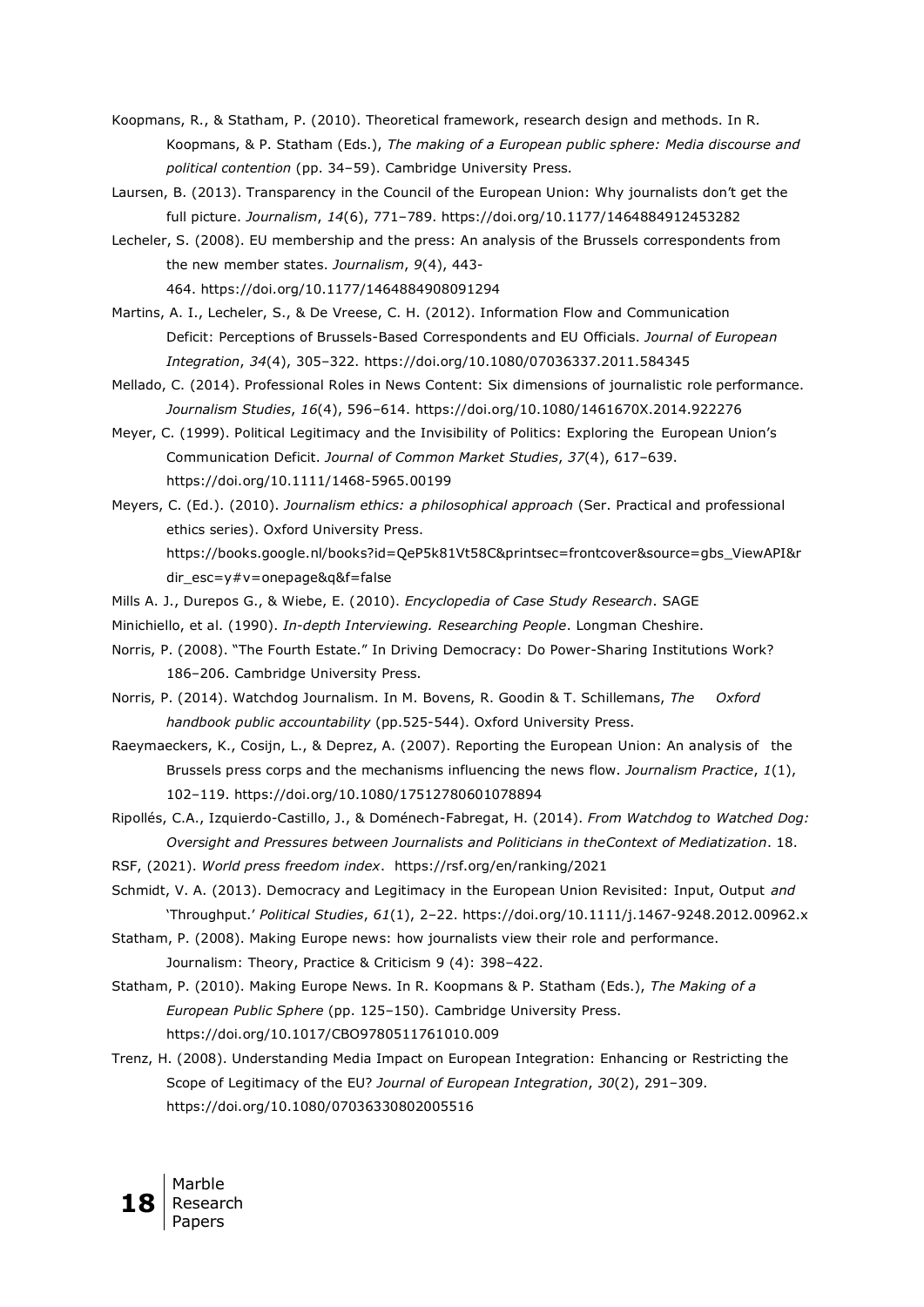- Tufford, L., & Newman, P. (2012). Bracketing in Qualitative Research. Qualitative Social Work, *11(*1), 80–96. <https://doiorg.ezproxy.ub.unimaas.nl/10.1177/1473325010368316>
- Waisbord, S. (2000). *Watchdog Journalism in South America. News, Accountability and Democracy.* Colombia University Press
- Žuffová, M. (2021). Fit for Purpose? Exploring the Role of Freedom of Information Laws and Their Application for Watchdog Journalism. *The International Journal of Press/Politics* <https://doi.org/10.1177/19401612211006702>

# 8. Annex

# Table 1: German EU-Correspondents

| German EU-     | <b>Start Brussels:</b> | Occupation field |
|----------------|------------------------|------------------|
| Correspondents |                        |                  |
| G1             | 2019                   | Newspaper        |
| G <sub>2</sub> | 2019                   | Newspaper        |
| G <sub>3</sub> | 2009                   | Newspaper        |
| G4             | 2020                   | Newspaper        |
| G5             | 2020                   | Radio            |
| G6             | 2016                   | Newspaper        |
| G7             | 2017                   | Radio            |
| G8             | 2008                   | Freelancer       |
| G9             | 2015                   | Newspaper        |
| G10            | 2019                   | Radio            |
| G11            | 2018                   | Newspaper        |